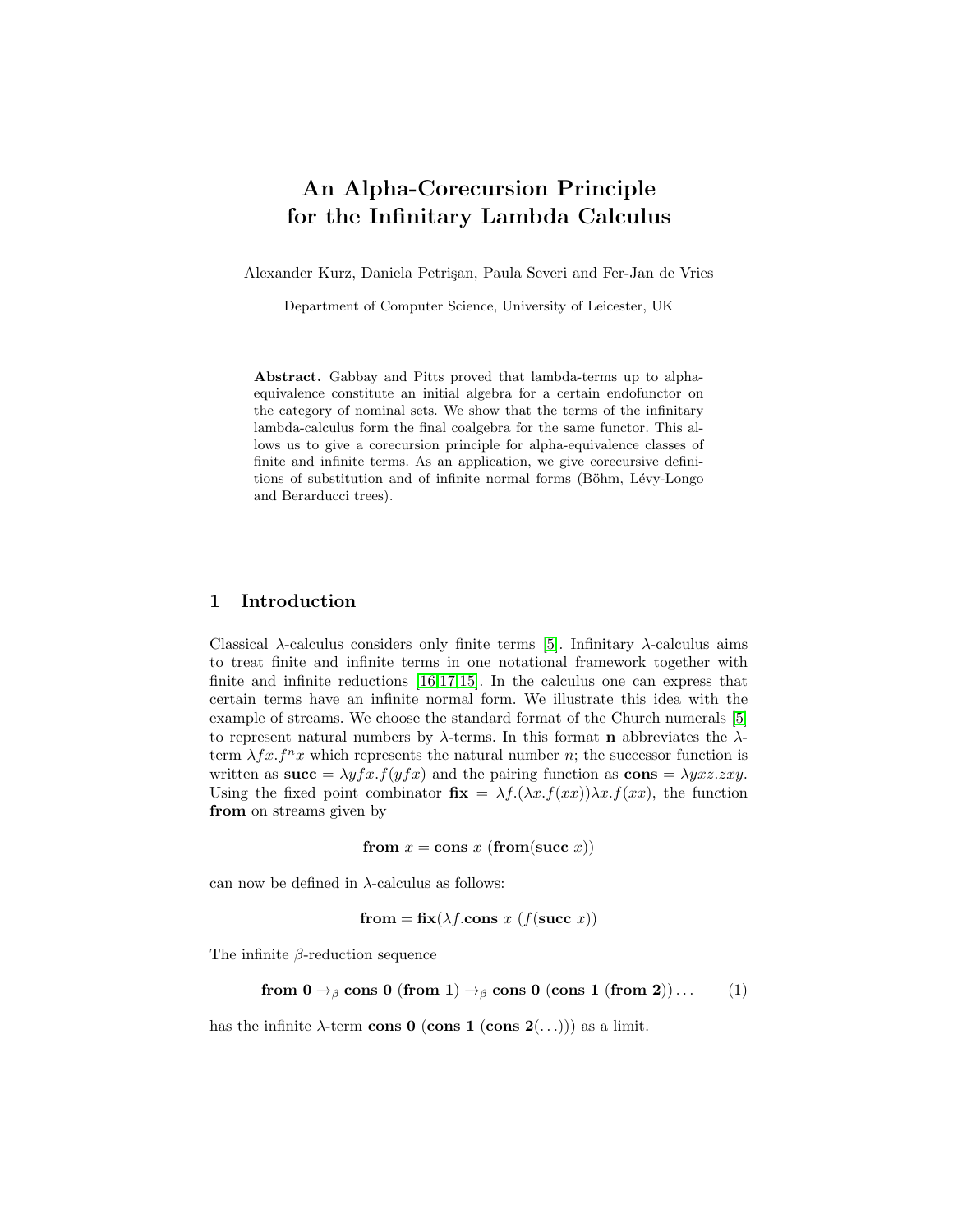How are such infinite terms defined? Let  $\Lambda$  be the set of  $\lambda$ -terms over some fixed set V of variables extended with a constant  $\perp$  [\[5\]](#page-19-0). The set  $\Lambda^{\infty}$  of finite and infinite  $\lambda$ -terms is defined by coinduction from the grammar:

$$
M ::= \bot \mid x \mid (\lambda x.M) \mid (MM) \tag{2}
$$

where x ranges over a given set  $\mathcal V$  of variables.

A typical corecursive definition on the set  $\Lambda^{\infty}$  is the one of substitution. Substitution on  $\Lambda^{\infty}$  is defined as for the set  $\Lambda$  of finite terms but using corecursion instead of recursion. An attempt to define  $M[x := N]$  as the result of substituting  $x$  by  $N$  in  $M$  by corecursion is as follows.

$$
y[x := N] = \begin{cases} N & \text{if } y = x \\ y & \text{otherwise} \end{cases}
$$
  
\n
$$
(PQ)[x := N] = (P[x := N]Q[x := N])
$$
  
\n
$$
(\lambda y.P)[x := N] = \lambda y.(P[x := N]) \quad \text{if } y \notin \text{fv}(N) \cup \{x\}
$$
\n(3)

However, this is only a partial map on  $\Lambda^{\infty}$ . As for  $\Lambda$ , the problem resides in the side-condition  $y \notin f_v(N) \cup \{x\}$ , which is necessary to avoid the capture of free variables in N by the abstraction in  $\lambda y.(P[x := N])$ . In the finitary  $\lambda$ -calculus, one can define substitution as a total map on the set  $\Lambda_{\alpha}$  of  $\alpha$ -equivalence classes of  $\lambda$ -terms by choosing a suitable representative  $\lambda y.P$  such that  $y \notin f\nu(N) \cup \{x\}.$ This approach is not immediately viable for infinitary  $\lambda$ -calculus, because we may have terms (see also [\(4\)](#page-0-0) below) that exhaust all the available variables, so that we cannot find a fresh y.

Nominal sets [\[11\]](#page-19-4) provide an elegant way for establishing an  $\alpha$ -structural recursion principle [\[23\]](#page-19-5) that allows one to define substitution on  $\alpha$ -equivalence classes of finite  $\lambda$ -terms starting from a partial function with a side-condition [\[14](#page-19-6)[,23\]](#page-19-5). It is one of the aims of this paper to establish an  $\alpha$ -corecursion principle, which allows us to view [\(3\)](#page-0-0) as a corecursive definition of substitution on  $\alpha$ equivalence classes of terms in  $\Lambda^{\infty}$ .

Before starting on the details, we need to point out a subtlety that arises when treating infinite  $\lambda$ -terms. An infinite term in  $\Lambda^{\infty}$  may have an infinite set of variables. Suppose that the set V of variables  $\{x_0, x_1, x_2, \ldots\}$  is countable. Then, we may not be able to have 'enough fresh variables' to work on  $\alpha$ -equivalence classes. For example, consider the term  $\text{allfv} = x_0(x_1(x_2(\ldots)) \in \Lambda^\infty$  which contains all variables from  $\mathcal V$ . In the following  $\beta$ -step

$$
(\lambda x_0 x_1 . x_0 x_1) \text{allfv} \rightarrow_{\beta} (\lambda x_1 . x_0 x_1)[x_0 := \text{allfv}]
$$
\n(4)

we have that  $x_1 \in \text{fv}(\text{allfv})$  and, therefore,  $x_1$  should be replaced by some fresh variable, which is impossible because allfv contains all of them [\[24\]](#page-19-7). However, in this paper, we will restrict our attention to the set

$$
\Lambda_{\text{ffv}}^{\infty} = \{ M \in \Lambda^{\infty} \mid \text{fv}(M) \text{ is finite } \}
$$
 (5)

of  $\lambda$ -terms with *finitely many free variables*, avoiding terms such as **allfv**. On the one hand, finitely many free variables are sufficient in order to capture the infinite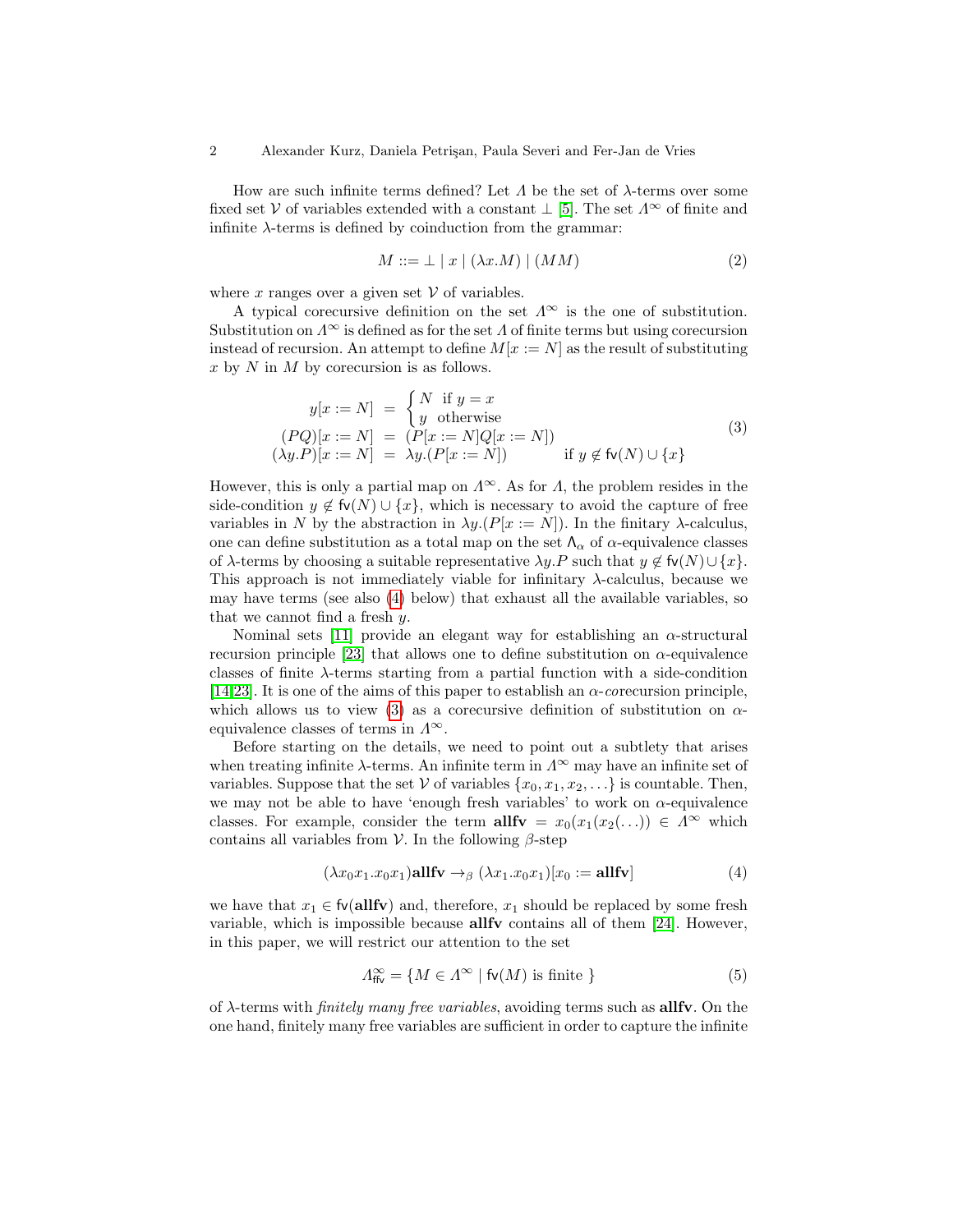normal forms of terms representing programs, since the limit of an infinite  $\beta$ reduction sequence starting from a finite term has always a finite number of free variables. As a caveat, notice that such a limit may have infinitely many bound variables, since additional fresh variables may be needed at each reduction step to avoid capture. On the other hand, restricting to finitely many free variables has the advantage of allowing us to use the machinery of nominal sets [\[14\]](#page-19-6).

To come back to  $\alpha$ -(co)recursion, Pitts [\[23\]](#page-19-5) derives structural recursion and induction principles for syntax with binding by using the result from [\[11\]](#page-19-4) that the set  $\Lambda/\mathbf{=}_{\alpha}$  of  $\alpha$ -equivalence classes of finite  $\lambda$ -terms is the initial algebra for the functor  $\mathsf{L}_{\alpha}$  on the category Nom of nominal sets defined by

$$
\mathsf{L}_{\alpha} U = \mathcal{V} + \{\bot\} + [\mathcal{V}]U + U \times U \tag{6}
$$

where  $[V]U$  is the quotient of  $V \times U$  by  $\alpha$ -equivalence (and we added a constant  $\{\perp\}$  for reasons that will be explained after Definition [1\)](#page-2-0). We will prove that the final coalgebra of the same functor  $\mathsf{L}_{\alpha}$  is the (nominal) set  $\Lambda_{\text{ffv}}^{\infty}/=_\alpha$  of  $\alpha$ equivalence classes of finite and infinite  $\lambda$ -terms with finitely many free variables. Using this result we will formulate an  $\alpha$ -corecursion principle and give corecursive definitions of substitution and various notions of infinite normal form (Böhm, Lévy-Longo and Berarducci trees) on  $\alpha$ -equivalence classes of terms.

The structure of the paper is as follows. Sections [2](#page-2-1) and [3](#page-5-0) review preliminaries on infinitary lambda calculus and nominal sets, respectively. Section [4](#page-7-0) contains our main result on the final  $L_{\alpha}$ -coalgebra and Section [5](#page-13-0) its application to substitution and to the notions of Böhm, Lévy-Longo and Berarducci trees. Section [6](#page-17-0) compares  $\alpha$ -corecursion with  $\alpha$ -recursion and comments on the relationship between Set- and Nom-based reasoning.

## <span id="page-2-1"></span>2 Preliminaries on Infinitary Lambda Calculus

We assume familiarity with basic notions and notations of the finite  $\lambda$ -calculus [\[5\]](#page-19-0). First we explain how the set  $\Lambda^{\infty}$  of finite and infinite  $\lambda$ -terms can be constructed as the metric completion of the set  $\Lambda$  of finite  $\lambda$ -terms. Then we will briefly recall some notions and facts of infinitary  $\lambda$ -calculus [\[17](#page-19-2)[,15\]](#page-19-3). We leave the treatment of  $\alpha$ -conversion for Section [4.](#page-7-0)

The idea of putting a metric on a set of terms goes at least back to Arnold and Nivat [\[4\]](#page-19-8). To do so we define truncations.

<span id="page-2-0"></span>**Definition 1 (Truncation).** The truncation of a term  $M \in \Lambda$  at depth  $n \in \mathbb{N}$ is defined by induction on n:

$$
M^{0} = \perp
$$
\n
$$
M^{n+1} = \begin{cases} x & \text{if } M = x \in \mathcal{V} \\ \perp & \text{if } M = \perp \\ \lambda x.N^{n} & \text{if } M = \lambda x.N \\ N^{n}P^{n} & \text{if } M = NP \end{cases}
$$
\n(7)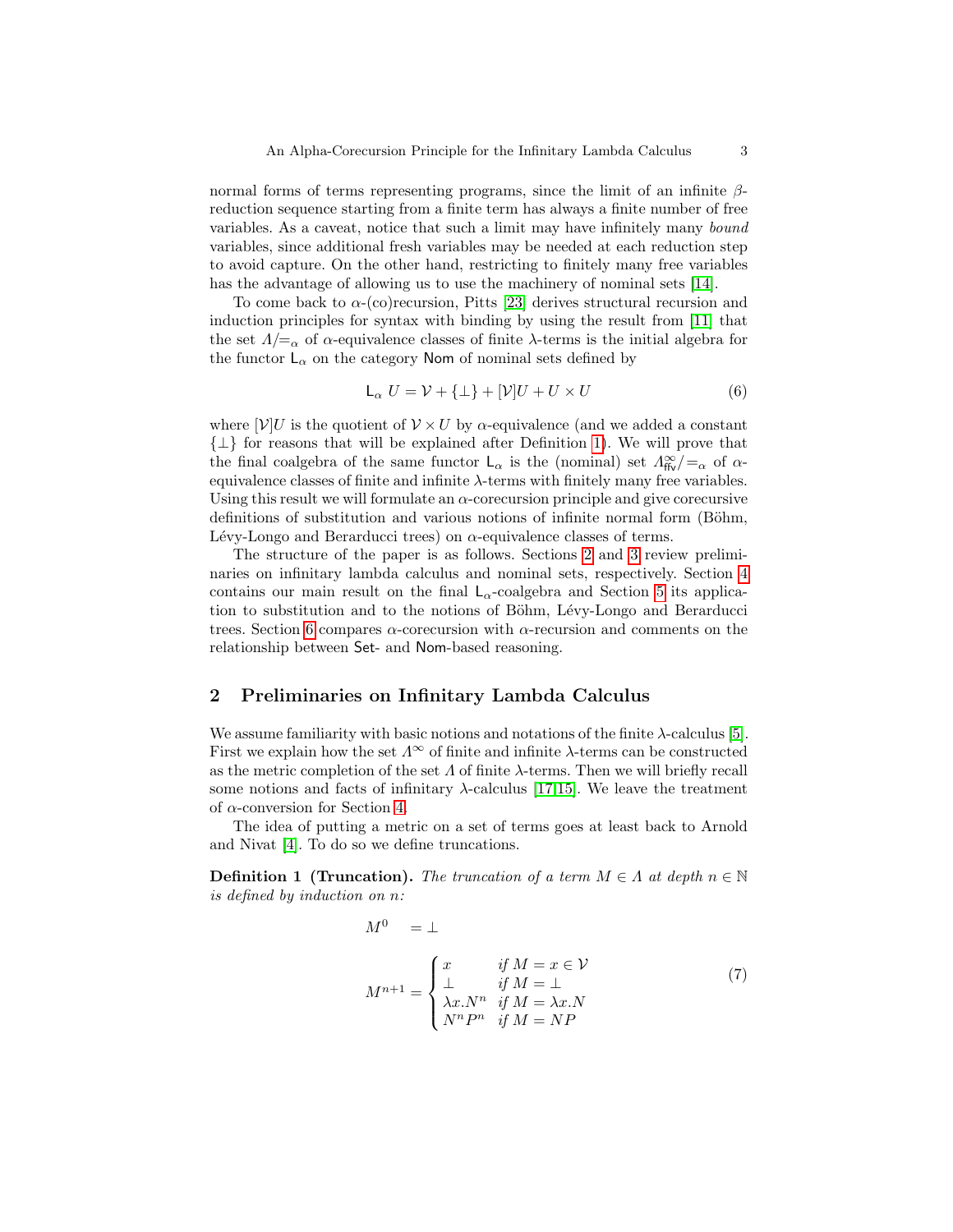In this definition, we use the constant  $\perp$  to represent "unknown information". Later, in the constructions of normal forms of  $\lambda$ -terms we will, as it is customary in infinitary  $\lambda$ -calculus, use the same constant to replace computationally meaningless terms.

<span id="page-3-0"></span>**Definition 2 (Metric).** We define a metric  $d : A \times A \rightarrow [0, 1]$  by

$$
d(M, N) = 2^{-m},\tag{8}
$$

where  $m = \sup\{n \in \mathbb{N} \mid M^n = N^n\}$  and we use the convention  $2^{-\infty} = 0$ .

In fact,  $(A, d)$  is an ultrametric space, since for all  $M, N, P \in A$  we have  $d(M, N) \leq \max\{d(M, P), d(P, N)\}\$ , as one can easily check.

The set  $\Lambda^{\infty}$  of finite and infinite  $\lambda$ -terms (with the additional constant  $\bot$ ) is now defined as the metric completion of the set  $\Lambda$  of finite terms with respect to the metric d. Alternatively,  $\Lambda^{\infty}$  can be defined by interpreting [\(2\)](#page-0-0) as a coinductive definition. The fact that both definitions coincide is a consequence of Barr's theorem on final coalgebras for bicontinuous Set endofunctors [\[6,](#page-19-9) Theorem 3.2].

Indeed, interpreting [\(2\)](#page-0-0) coinductively amounts to taking as  $\lambda$ -terms the elements of the final coalgebra for the Set-endofunctor

$$
L U = \mathcal{V} + {\{\perp\}} + \mathcal{V} \times U + U \times U \tag{9}
$$

Notice that the set  $\Lambda$  of finite  $\lambda$ -terms constitutes the initial algebra for L. A closer look at the proof of Barr [\[6,](#page-19-9) Theorem 3.2 and Proposition 3.1] shows now that the metric  $d$  on  $\Lambda$  of Definition [2](#page-3-0) coincides with the metric induced by the final coalgebra. Hence, by [\[6,](#page-19-9) Proposition 3.1], the completion of the initial L-algebra  $\Lambda$  in the metric  $d$  is the final L-coalgebra.

To summarise, the final L-coalgebra  $(\Lambda^{\infty}, \text{unfold}: \Lambda^{\infty} \to L(\Lambda^{\infty}))$  is the Cauchy completion of  $\Lambda$  and we have a dense inclusion map  $\iota : \Lambda \to \Lambda^\infty$ . It is well-known that the structure map of the final coalgebra **unfold** :  $\Lambda^{\infty} \to L(\Lambda^{\infty})$ is an isomorphism, hence the set  $L(\Lambda^\infty)$  can be equipped with a complete metric. The map **unfold** :  $\Lambda^{\infty} \to L(\Lambda^{\infty})$  is the unique uniformly continuous map from  $\Lambda^{\infty}$  to  $L(\Lambda^{\infty})$  making diagram [\(10\)](#page-0-0) commutative:

$$
\begin{array}{l}\nA \xrightarrow{\simeq} L(A) \\
\iota \downarrow \qquad \qquad \downarrow L(\iota) \\
A^{\infty} \xrightarrow{\text{unfold}} L(A^{\infty})\n\end{array} \tag{10}
$$

Having defined the set  $\Lambda^{\infty}$  of finite and infinite  $\lambda$ -terms we now extend the usual syntactic conventions for finite  $\lambda$ -calculus to infinitary  $\lambda$ -calculus. Terms and variables will respectively be written with (super- and subscripted) letters M, N and  $x, y, z$ . Terms of the form  $(M_1M_2)$  and  $(\lambda xM)$  will respectively be called applications and abstractions.

The truncation of an infinite term  $M \in \Lambda^{\infty}$  at depth n is defined just as in Definition [1](#page-2-0) by induction on n. Observe that  $(M^n)_{n\in\mathbb{N}}$  is a Cauchy sequence in  $(\Lambda^{\infty}, d)$  that converges to M.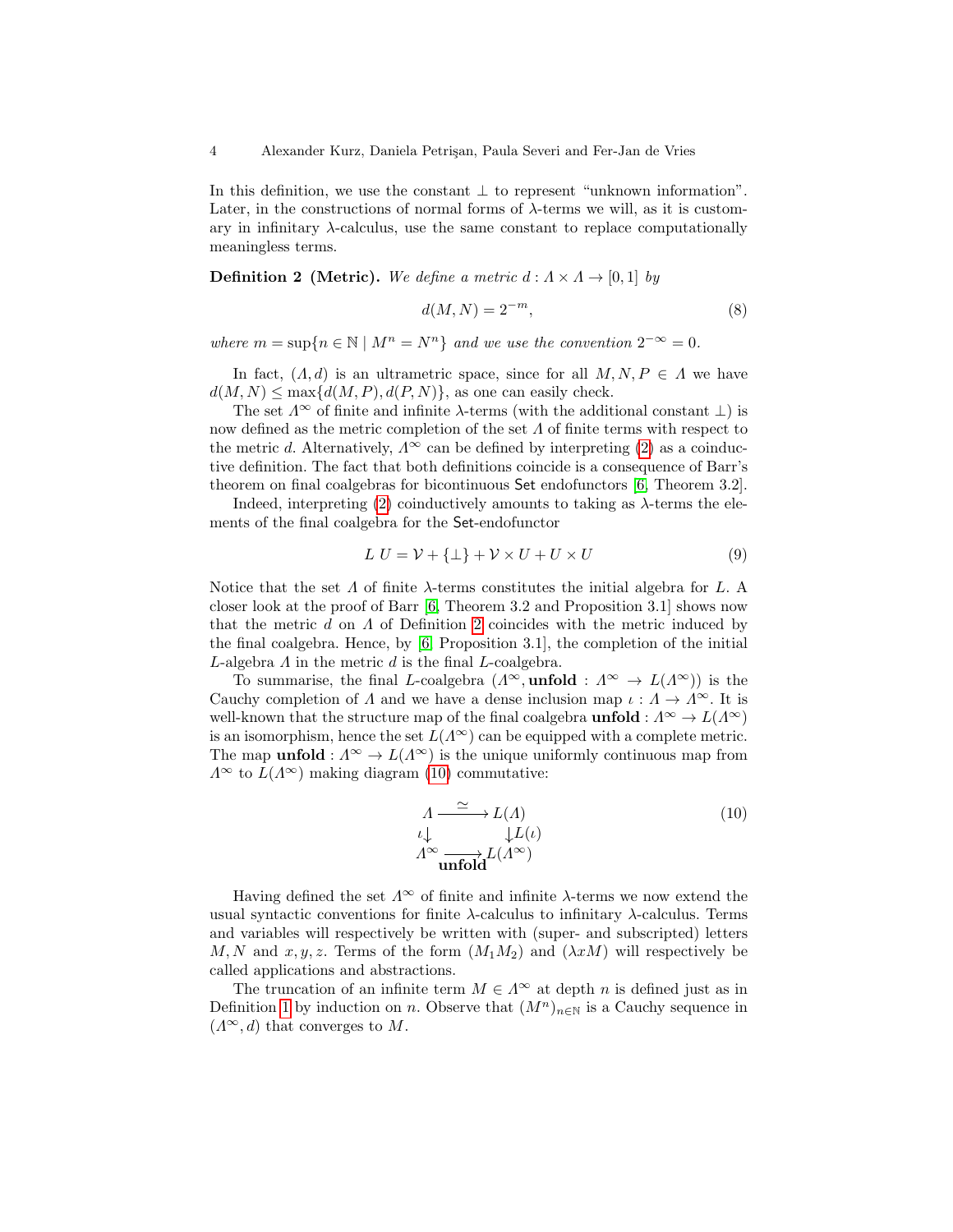The set of free and bound variables of a finite term M is defined as usual and denoted by  $f\nu(M)$  and  $b\nu(M)$  respectively. We extend  $f\nu(M)$ ,  $b\nu(M)$  to infinite terms  $M \in \Lambda^{\infty}$  using truncations as below. Also,  $\mathsf{var}(M) = \mathsf{fv}(M) \cup \mathsf{bv}(M)$ .

$$
\mathsf{fv}(M) = \bigcup\nolimits_{n \in \mathbb{N}} \mathsf{fv}(M^n) \quad \quad \mathsf{bv}(M) = \bigcup\nolimits_{n \in \mathbb{N}} \mathsf{bv}(M^n)
$$

We define  $\beta$ -reduction on  $\Lambda^{\infty}$  and denote it as  $\rightarrow_{\beta}$  in the usual way: the smallest relation that contains  $(\lambda x.P)Q \rightarrow_{\beta} P[x := Q]$  and is closed under contexts. The reflexive and transitive closure of  $\rightarrow_{\beta}$  is denoted by  $\rightarrow_{\beta}$ . For the definition of  $\rightarrow\!\!\!\!\rightarrow$ <sub>β</sub> that assumes a sequence of reduction steps of any ordinal length, see for instance [\[16\]](#page-19-1). Terms of the form  $(\lambda x.P)Q$  are called redexes. Normal forms are terms without redexes and hence cannot be changed by further computation.

The definition of infinitary  $\lambda$ -calculus is completed by adding ⊥-reduction, denoted by  $\rightarrow_{\perp}$ : the smallest relation closed under context that contains  $M \rightarrow_{\perp}$  $\perp$  for M belonging to some fixed set U of meaningless terms. If and only if the set  $U$  satisfies certain properties, the resulting infinitary calculus is confluent and normalising, in which case each term has a unique normal form [\[17,](#page-19-2)[15\]](#page-19-3).

The normal form of a  $\lambda$ -term can be thought to represent its meaning, the maximal amount of information embodied in the term, stable in the sense that it cannot be changed by further computation. Note that this concept of meaning depends on the chosen set  $U$  of meaningless terms for which there is ample, uncountable choice [\[25\]](#page-19-10).

#### Böhm, Lévy-Longo and Berarducci trees

For concrete sets of meaningless terms an alternative, "informal" corecursive definition of the normal form of a term in the corresponding infinitary  $\lambda$ -calculus can sometimes be given. Three of them are well known.

In his book [\[5\]](#page-19-0), Barendregt argued that the terms without head normal forms should be considered as meaningless terms. Any finite  $\lambda$ -term is either a head normal form (hnf), that is, a term of the form  $\lambda x_1 \ldots \lambda x_n x N_1 \ldots N_m$ , or it is a term of the form  $\lambda x_1 \ldots \lambda x_n \cdot ((\lambda y.P)Q)N_1 \ldots N_m$  where the redex  $(\lambda y.P)Q$ is called the head redex. Starting with a term  $M$  that is not in hnf one can repeatedly contract the head redex. Either this will go on forever or terminate with a hnf, which represents part of the information embodied in a term. In the latter case one can repeat this process on the subterms  $N_i$  to try to compute more information. This idea led Barendregt to his elegant "informal" definition of the Böhm tree  $BT(M)$  of a term M, that we now recognise as a corecursive definition.

$$
\mathbf{BT}(M) = \begin{cases} \lambda x_1 \dots \lambda x_n . y \mathbf{BT}(M_1) \dots \mathbf{BT}(M_m) \\ \vdots \\ \Delta \quad \text{otherwise} \end{cases} \quad \text{if } M \to_{\beta} \lambda x_1 \dots \lambda x_n . y M_1 \dots M_m \tag{11}
$$

Taking for  $U$  the set of terms without hnf, one can show using the confluence property that the normal forms of the corresponding infinite  $\lambda$ -calculus satisfy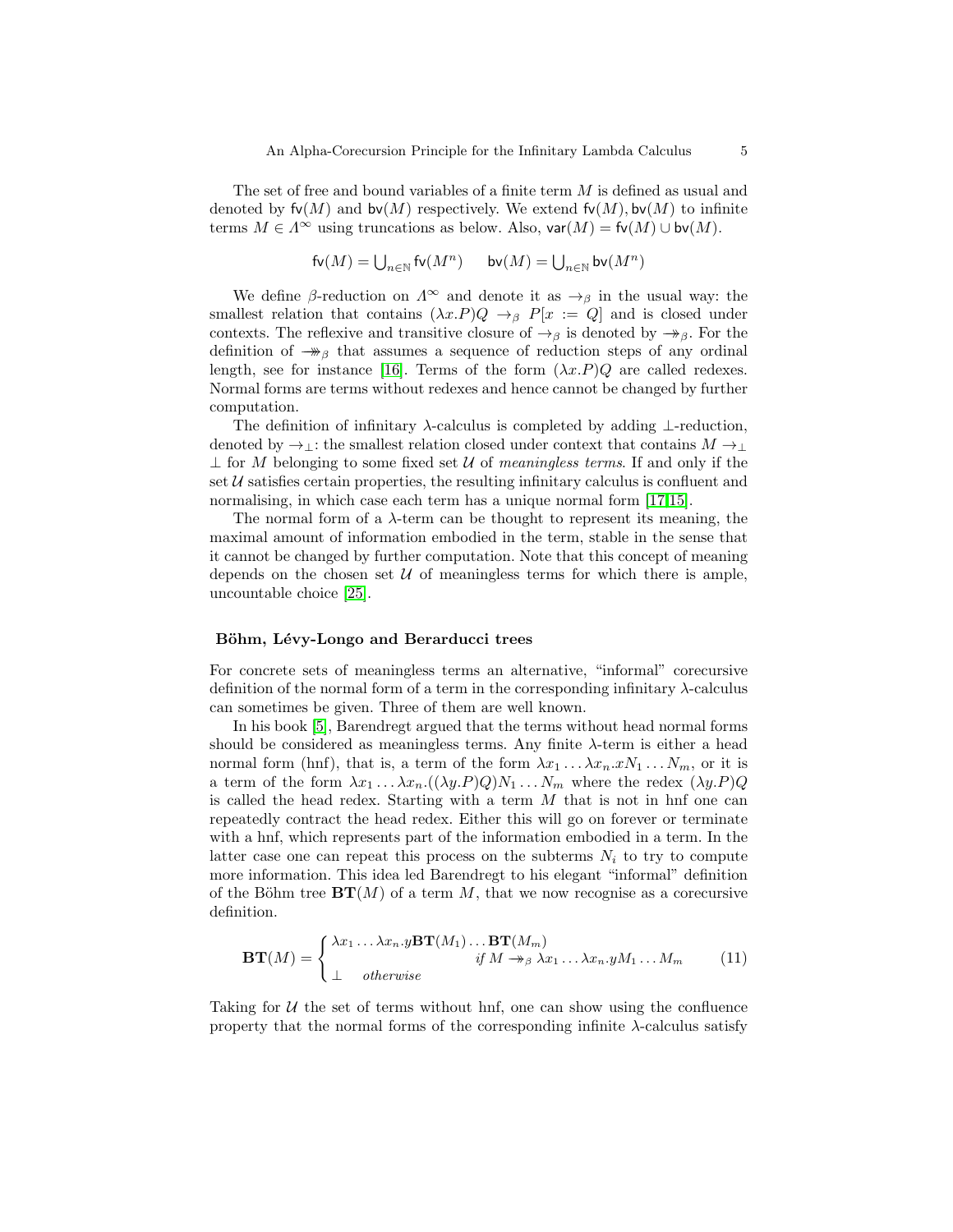the equations in [\(11\)](#page-0-0). That is, the Böhm tree of a term  $M$  is the normal form of  $M$  in the infinitary  $\lambda$ -calculus that equates all terms without head normal form with  $\perp$  [\[5](#page-19-0)[,17\]](#page-19-2).

Alternatively, as Abramsky has forcefully argued in [\[1\]](#page-18-0), one can take the set of terms without weak head normal form (whnf) as set of meaningless terms. Any finite  $\lambda$ -term is either a weak head normal form, that is, a term of either of the two forms  $xM_1 \ldots M_m$ , or  $\lambda x.N$ , or it is a term of the form  $((\lambda y.P)Q)M_1 \ldots M_m$ where the redex  $(\lambda y.P)Q$  is called the weak head redex. In perfect analogy with before, starting with a term  $M$  that is not in whnf one can repeatedly contract the weak head redex. Either this will go on forever or terminate with a whnf. In the latter case one can repeat this process on the subterms  $M_i$  of the tail of the whnf or on the subterm  $N$  of its body to try to compute more information. This describes a lazy computation strategy, that postpones reduction under abstractions as much as possible.

The normal forms of the corresponding infinitary  $\lambda$ -calculus that equates all terms without weak head normal form with  $\perp$  satisfy the equations [\(12\)](#page-0-0) that define the Lévy-Longo tree  $LLT(M)$  of a term M corecursively [\[19,](#page-19-11)[18,](#page-19-12)[2,](#page-19-13)[17\]](#page-19-2).

$$
\mathbf{LLT}(M) = \begin{cases} y\mathbf{LLT}(M_1) \dots \mathbf{LLT}(M_m) & \text{if } M \twoheadrightarrow_{\beta} yM_1 \dots M_m \\ \lambda x.\mathbf{LLT}(N) & \text{if } M \twoheadrightarrow_{\beta} \lambda x.N \\ \bot & \text{otherwise} \end{cases} \tag{12}
$$

The least set of meaningless terms that gives rise to a confluent and normalising infinitary  $\lambda$ -calculus is the set of terms without a top normal form. Here a term M is a top normal form (tnf) if it is either a variable, an abstraction or an application of the form  $M_1M_2$  in which  $M_1$  is a zero term, i.e. a term that cannot reduce to an abstraction. The well-known term  $\mathbf{\Omega} = (\lambda x.xx)(\lambda x.xx)$  has no tnf. The normal forms of this calculus can alternatively be characterised by the corecursive definition of the Berarducci tree [\[7,](#page-19-14)[17\]](#page-19-2)  $\mathbf{BerT}(M)$  of a term M:

$$
\mathbf{BerT}(M) = \begin{cases} x & \text{if } M \to_{\beta} x \\ \lambda x. \mathbf{BerT}(N) & \text{if } M \to_{\beta} \lambda x. N \\ \mathbf{BerT}(P) \mathbf{BerT}(Q) & \text{if } M \to_{\beta} NP \text{ and } N \text{ is a zero term} \\ \perp & otherwise \end{cases}
$$
(13)

It is possible to formalise  $(11)-(13)$  $(11)-(13)$  $(11)-(13)$  using corecursion via the final L-coalgebra, provided we give concrete reduction strategies to compute the various forms used in the definitions. However, in order to take into account  $\alpha$ -conversion, we will prove an  $\alpha$ -corecursion principle based on nominal sets.

## <span id="page-5-0"></span>3 Preliminaries on Nominal Sets

We recall basic facts on nominal sets [\[14\]](#page-19-6). Consider a countable infinite set  $\mathcal V$ of 'variables' (or 'atoms' or 'names') and the group  $\mathfrak{S}(\mathcal{V})$  of permutations on  $\mathcal{V}$ generated by transpositions, which are permutations of the form  $(x, y)$  that swap x and y. Consider a set U equipped with an action of the group  $\mathfrak{S}(\mathcal{V})$ , denoted by  $\cdot : \mathfrak{S}(\mathcal{V}) \times U \to U$ . We say that  $u \in U$  is supported by a set  $S \subseteq \mathcal{V}$  when for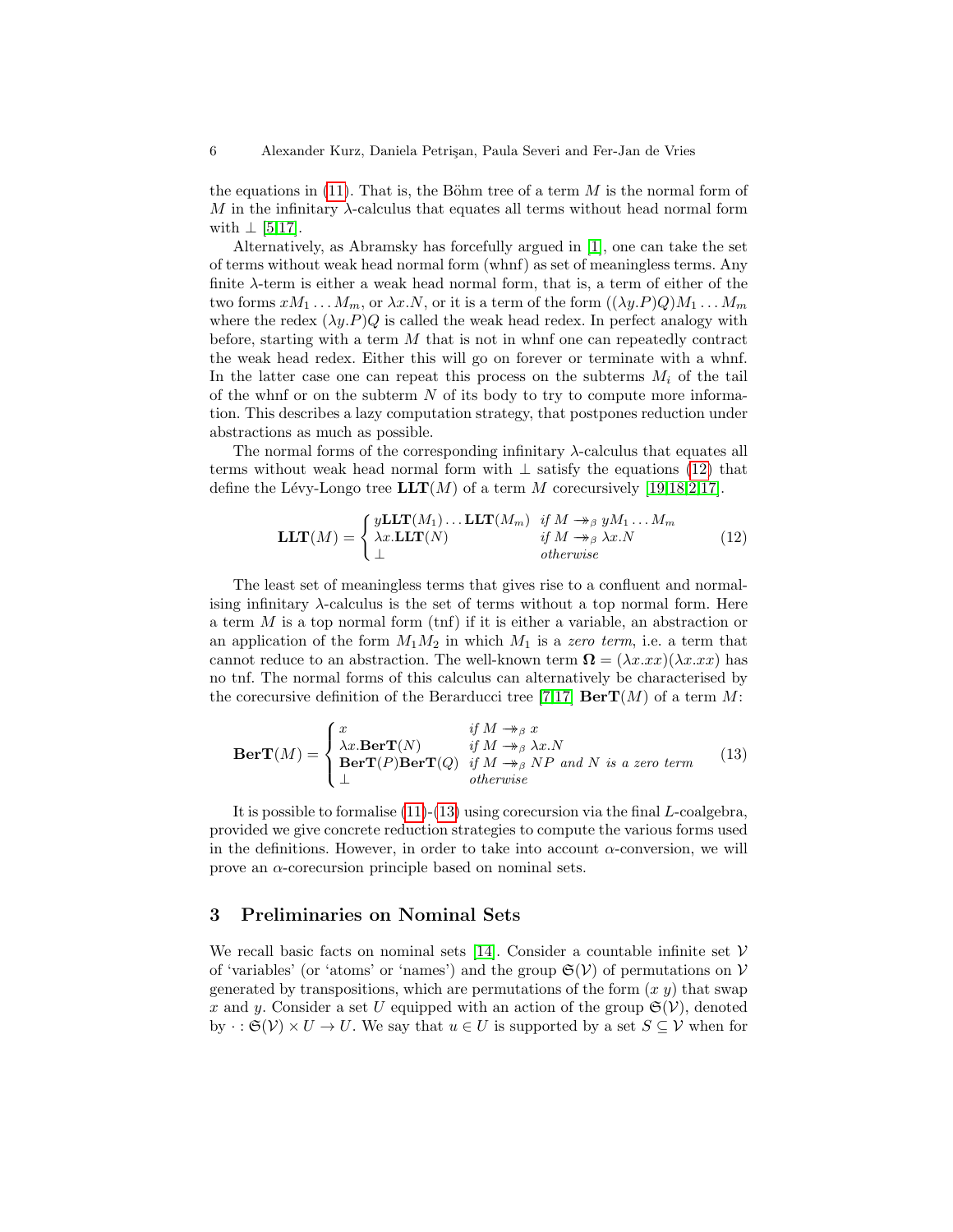all  $\pi \in \mathfrak{S}(\mathcal{V})$  such that  $\pi(x) = x$  for all  $x \in S$  we have  $\pi \cdot u = u$ . We say that  $u \in U$  is finitely supported if there exists a finite  $S \subseteq V$  which supports u.

**Definition 3 (Nominal set).** A nominal set  $(U, \cdot)$  is set  $U$  equipped with a  $\mathfrak{S}(\mathcal{V})$ -action such that all elements of U are finitely supported. Given nominal sets  $(U, \cdot)$  and  $(V, \cdot)$ , a map  $f: U \to V$  is called equivariant when  $f(\pi \cdot u) = \pi \cdot f(u)$ for all  $\pi \in \mathfrak{S}(\mathcal{V})$  and  $u \in U$ . The category of nominal sets and equivariant maps is denoted by Nom.

A crucial property of nominal sets is that each element of a nominal set has a least finite support, see [\[14\]](#page-19-6). Indeed, if two finite sets  $S_1$  and  $S_2$  support u, then their intersection also supports  $u$ . The smallest finite support of  $u$  is denoted by supp(u). If  $x \in V \setminus \text{supp}(u)$  we say that x is fresh for u, and write  $x \# u$ . More generally, given two nominal sets  $(U, \cdot)$  and  $(V, \cdot)$ ,  $u \in U$  and  $v \in V$ , we write u#v for supp(u) ∩ supp(v) =  $\emptyset$ . An important property of supp is that for every equivariant  $f: U \to V$  and  $u \in U$ , we have  $\mathsf{supp}(f(u)) \subseteq \mathsf{supp}(u)$ .

*Example 4.* The set of names  $V$  equipped with the evaluation action given by  $\pi \cdot x = \pi(x)$  is a nominal set.

<span id="page-6-0"></span>Example 5. The set  $\Lambda$  of finite  $\lambda$ -terms with the action  $\cdot : \mathfrak{S}(\mathcal{V}) \times \Lambda \to \Lambda$ inductively defined by

$$
\pi \cdot x = \pi(x) \n\pi \cdot \bot = \bot \n\pi \cdot (\lambda x.M) = \lambda \pi(x).(\pi \cdot M) \n\pi \cdot (MN) = ((\pi \cdot M)(\pi \cdot N))
$$
\n(14)

is a nominal set. In this example we do not take into account  $\alpha$ -conversion, so the support of a  $\lambda$ -term M is the set of all variables occurring either bound or free in M.

Given a  $\mathfrak{S}(\mathcal{V})$ -action  $\cdot$  on a set U, let U<sub>fs</sub> denote the set

$$
U_{\mathsf{fs}} = \{ u \in U \mid u \text{ is finitely supported} \}. \tag{15}
$$

Then · restricts to a  $\mathfrak{S}(\mathcal{V})$ -action on  $U_{\mathsf{fs}}$  and  $(U_{\mathsf{fs}}, \cdot)$  is a nominal set.

Example 6. The set  $\Lambda^{\infty}$  of finite and infinite  $\lambda$ -terms can be equipped with the action  $\cdot : \mathfrak{S}(\mathcal{V}) \times \Lambda^{\infty} \to \Lambda^{\infty}$  defined *coinductively* by [\(14\)](#page-0-0). Alternatively,  $\pi \cdot (-)$ can be defined using the universal property of the metric completion, as the unique map that extends  $\Lambda \stackrel{\pi\cdot (-)}{\longrightarrow} \Lambda \stackrel{\iota}{\longrightarrow} \Lambda^{\infty}$ . Observe that  $(\pi \cdot M)^n = \pi \cdot M^n$  for all  $M \in \Lambda^{\infty}$  and  $n \in \mathbb{N}$ . Notice that  $(\Lambda^{\infty}, \cdot)$  is not a nominal set since the set of variables in a term, and hence its support, can be infinite. But  $((\Lambda^\infty)_{\text{fs}}, \cdot)$  is a nominal set and  $\textsf{supp}(M) = \textsf{var}(M)$  for all  $M \in (A^{\infty})_{\textsf{fs}}$ .

**Definition 7 (Abstraction).** Let  $(U, \cdot)$  be a nominal set. One defines  $\sim_{\alpha}$  on  $\mathcal{V} \times U$  by

$$
(x_1, u_1) \sim_{\alpha} (x_2, u_2) \Leftrightarrow (\exists z \# (x_1, u_1, x_2, u_2))(x_1 \ z) \cdot u_1 = (x_2 \ z) \cdot u_2 \tag{16}
$$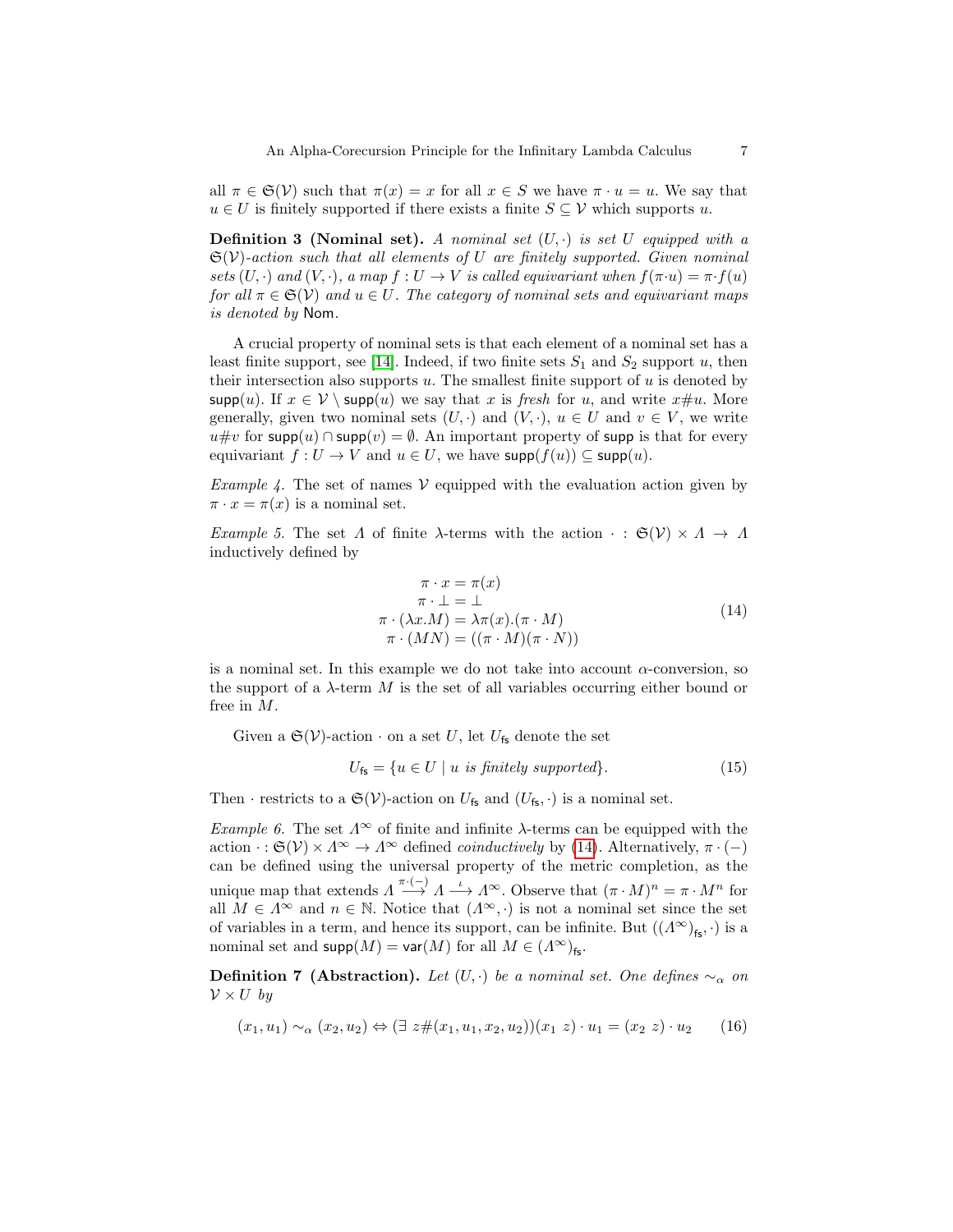The  $\sim_{\alpha}$ -equivalence class of  $(x, u)$  is denoted by  $\langle x \rangle u$ . The abstraction  $[\mathcal{V}]$ U of the nominal set U is the quotient  $(\mathcal{V} \times U)/\sim_{\alpha}$ . The G(V)-action on [V]U is defined by

$$
\pi \cdot \langle x \rangle u = \langle \pi \cdot x \rangle \pi \cdot u. \tag{17}
$$

Given equivariant  $f:(U,\cdot) \to (V,\cdot)$ , we define  $[\mathcal{V}]f:[\mathcal{V}]U \to [\mathcal{V}]V$  by

$$
\langle x \rangle u \mapsto \langle x \rangle f(u). \tag{18}
$$

**Definition 8 (Concretion).** Let  $(U, \cdot)$  be a nominal set. Concretion is the partial function  $\mathcal{Q}: [\mathcal{V}]\cup[\mathcal{V}]\times\mathcal{V} \to \mathcal{U}$  with  $\langle y \rangle u \mathbb{Q}z$ , the 'concretion of  $\langle y \rangle u$  at z', defined as  $\langle y \rangle u @z = (z \ y) \cdot u \text{ if } z \in \mathcal{V} \setminus \text{supp}(\langle y \rangle u).$ 

Notice that  $y\# \langle y \rangle u$  and  $(\langle y \rangle u) \mathbb{Q} y = u$ . Moreover, concretion is equivariant. If  $z\# \langle y \rangle u$  then  $\pi \cdot z\# \langle \pi \cdot y \rangle \pi \cdot u$  and  $\pi \cdot (\langle y \rangle u \mathbb{Q} z) = (\langle \pi \cdot y \rangle \pi \cdot u) \mathbb{Q} \pi \cdot z$ .

Further, we recall some general results form [\[22\]](#page-19-15) that will be necessary to prove our main result on the final  $\mathsf{L}_\alpha\text{-coalgebra.}$  The category  $\mathsf{Nom}$  is complete and cocomplete. The forgetful functor to Set creates finite products and all colimits. For example, the product of two nominal sets  $(U, \cdot)$  and  $(V, \cdot)$  is  $(U \times V, \cdot)$ where

$$
\pi \cdot (u, v) = (\pi \cdot u, \pi \cdot v).
$$

Arbitrary products in Nom are computed differently than in Set. Given a family of nominal sets  $(U_i, \cdot_i)_{i \in I}$ , we can equip the set of all tuples  $\{(u_i)_{i \in I} \mid u_i \in U_i\}$ with the pointwise action given by

$$
\pi \cdot (u_i)_{i \in I} = (\pi \cdot u_i)_{i \in I}.\tag{19}
$$

This is a  $\mathfrak{S}(\mathcal{V})$ -action, but some tuples may not be finitely supported. The product of  $(U_i, \cdot_i)_{i \in I}$  in Nom is the nominal set  $(\prod_i (U_i, \cdot_i))_{\mathsf{fs}}$  of tuples of the form i∈I

 $(u_i)_{i\in I}$  that are finitely supported with respect to the action of [\(19\)](#page-0-0).

The abstraction functor  $[\mathcal{V}](-)$ : Nom  $\rightarrow$  Nom preserves all limits.

#### <span id="page-7-0"></span>4 Infinitary Lambda Calculus in Nominal Sets

This section contains our main technical result, Theorem [22,](#page-11-0) which is then used to show Theorem [23,](#page-12-0) stating that the set  $\Lambda_{\text{ffv}}^{\infty}/=\alpha$  of finite and infinite  $\lambda$ -terms up to  $\alpha$ -equivalence is the final coalgebra for the functor  $L_{\alpha}$  on Nom, see [\(6\)](#page-0-0).

On finite terms,  $\alpha$ -conversion can be defined inductively using the permutation action  $\cdot : \mathfrak{S}(\mathcal{V}) \times \Lambda \to \Lambda$  of Example [5,](#page-6-0) see [\[14\]](#page-19-6).

Definition 9 ( $\alpha$ -conversion on finite  $\lambda$ -terms). Let  $M, N, M', N' \in \Lambda$ .

$$
\frac{}{x=_\alpha x} (var)
$$
\n
$$
\frac{}{M =_\alpha N M' =_\alpha N'} (var)
$$
\n
$$
\frac{}{M =_\alpha N M' =_\alpha N'} (app)
$$
\n
$$
\frac{(x z) \cdot M =_\alpha (y z) \cdot N z \# (x, y, M, N)}{\lambda x \cdot M =_\alpha \lambda y \cdot N} (abs)
$$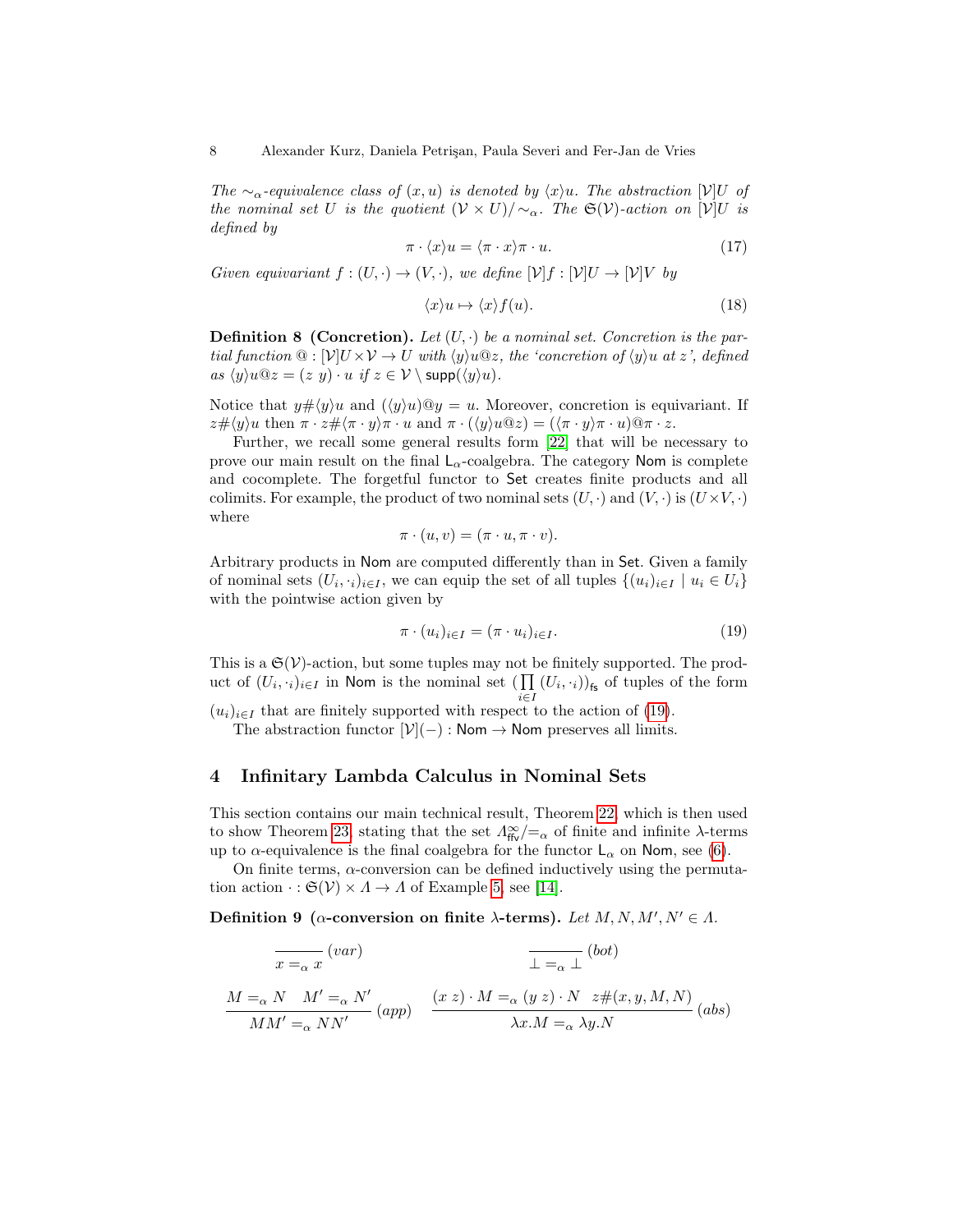The relation  $=_{\alpha}$  is equivariant, that is,  $M =_{\alpha} N$  implies  $\pi \cdot M =_{\alpha} \pi \cdot N$  for all  $\pi \in \mathfrak{S}(\mathcal{V})$ . Thus we obtain a nominal set  $(A/\!\!=_{\alpha},\cdot)$  where supp $(M) = \mathfrak{f}\mathfrak{v}(M)$ .

**Definition 10** (L<sub>α</sub>). We define  $L_{\alpha}$ : Nom  $\rightarrow$  Nom as follows.

$$
L_{\alpha} U = V + {\{\perp\}} + [V]U + U \times U
$$
  

$$
L_{\alpha}(f) = [Id^{V}, Id^{\perp}, [V]f, f \times f]
$$

The nominal set  $(\Lambda/\equiv_\alpha, \cdot)$  of  $\alpha$ -equivalence classes of finite  $\lambda$ -terms is the initial algebra for the functor  $\mathsf{L}_{\alpha}$  [\[14\]](#page-19-6).

We define  $\alpha$ -conversion on the set  $\Lambda^{\infty}$  using truncations. This definition is slightly different from, though equivalent, to those used in [\[16,](#page-19-1)[17,](#page-19-2)[15\]](#page-19-3).

<span id="page-8-0"></span>Definition 11 ( $\alpha$ -conversion on finite and infinite  $\lambda$ -terms). We extend the notion of  $\alpha$ -conversion to the set  $\Lambda^{\infty}$  via

$$
M =_{\alpha} N \text{ iff } M^n =_{\alpha} N^n \text{ for all } n \in \mathbb{N}.
$$

If  $M =_{\alpha} N$  then  $M^n =_{\alpha} N^n$ . The notion of truncation can be extended to  $\Lambda^{\infty}/\!\!=_{\alpha}$  via  $[M]_{\alpha}^{n} = [M^{n}]_{\alpha}$ .

Notation 12 ( $\alpha$ -equivalence classes) In this section, metavariables of elements in  $\Lambda^{\infty}/=_\alpha$  are denoted by X, Y. The  $\alpha$ -equivalence class of M is denoted by  $[M]_{\alpha}$ .

The reason we need to clearly distinguish between the class  $X$  and the term  $M \in X$  is that in Theorem [22](#page-11-0) we need to construct a Cauchy sequence of representatives  $M_1, M_2, \ldots$  from a Cauchy sequence  $X_1, X_2, \ldots$  of  $\alpha$ -equivalence classes.

A second approach to define the set of  $\alpha$ -equivalence classes of infinitary terms is to consider the metric completion of the quotient  $\Lambda/\mathbf{=}_{\alpha}$ .

Definition 13 (Metric on  $\alpha$ -equivalence classes). We define  $d_{\alpha}: A \times A \rightarrow$  $[0, 1]$  via

$$
d_{\alpha}(M,N) = 2^{-m},\tag{20}
$$

where  $m = \sup\{n \in \mathbb{N} \mid M^n = \alpha N^n\}$  and we use the convention  $2^{-\infty} = 0$ .

We have that  $d_{\alpha}$  is a pseudometric on  $\Lambda$  and  $d_{\alpha}(M, N) = 0$  if and only if  $M = \alpha N$ . Thus  $d_{\alpha}$  gives rise to a metric on  $\Lambda = \alpha$  denoted by abuse of notation also by  $d_{\alpha}$ . Observe that  $d_{\alpha}$  extends to a pseudometric  $d_{\alpha}^{\infty} : \Lambda^{\infty} \times \Lambda^{\infty} \to [0,1]$ also given by

$$
d_{\alpha}^{\infty}(M,N) = 2^{-m},\tag{21}
$$

where  $m = \sup\{n \in \mathbb{N} \mid M^n =_{\alpha} N^n\}$  with the convention  $2^{-\infty} = 0$ . Then  $M = \alpha N$  in the sense of Definition [11](#page-8-0) if and only if  $d_{\alpha}^{\infty}(M, N) = 0$ . Hence we obtain a metric, denoted also by  $d^{\infty}_{\alpha}$  on  $\Lambda^{\infty}/=_\alpha$ .

<span id="page-8-1"></span>We consider the metric completion of  $\Lambda/\mathbf{=}_{\alpha}$  with respect to  $d_{\alpha}$  and denote it by  $(\Lambda/\equiv_\alpha)^\infty$ .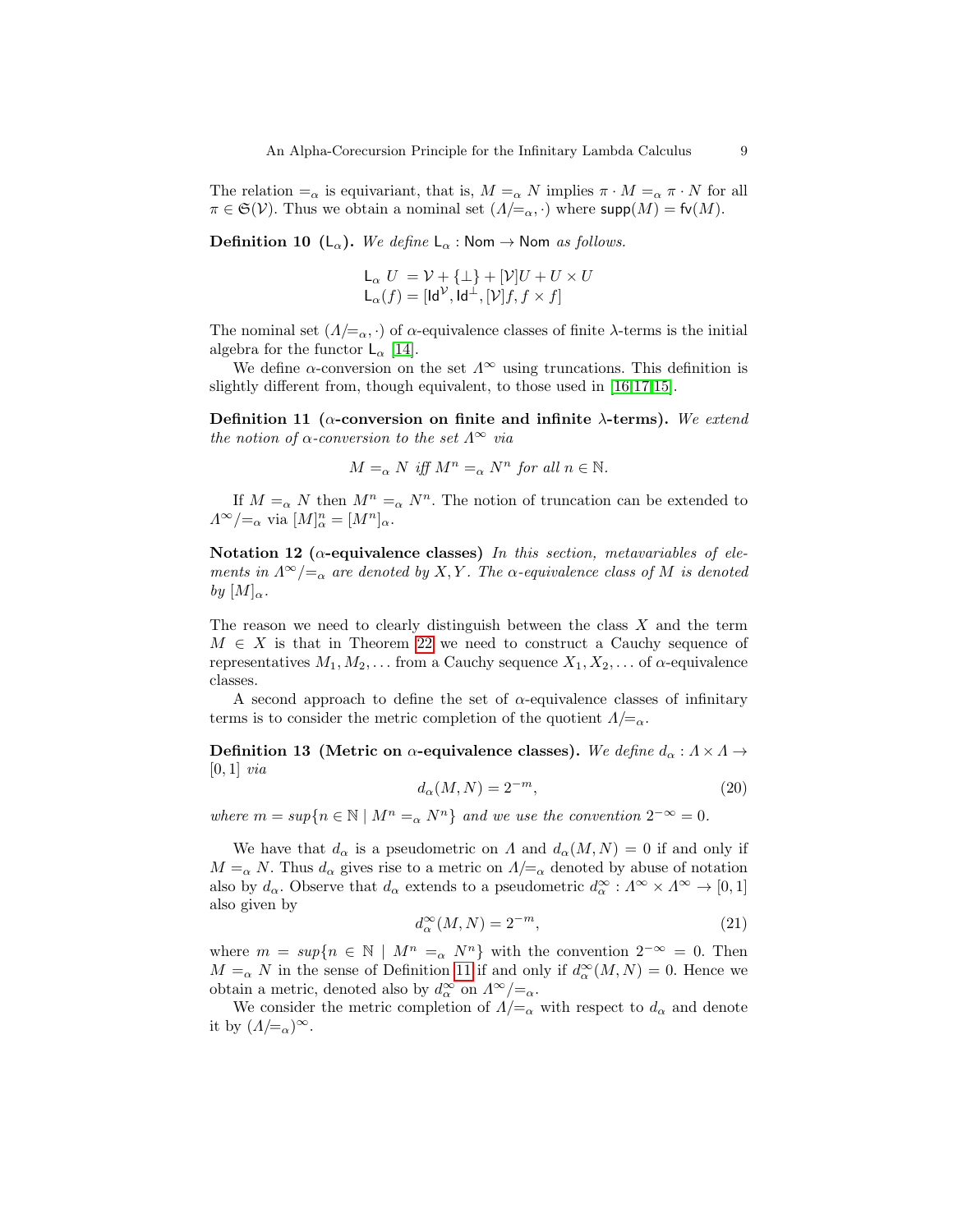**Theorem 14.** Let V be uncountable. Then, we have that  $(\Lambda^{\infty}/=_{\alpha}, d^{\infty}_{\alpha})$  is isomorphic to  $(A/\equiv_\alpha)^\infty$ .

We do not include the proof of this theorem, since in this paper we are only interested in the case where  $V$  is countable. The idea of the proof is to show that  $(A^{\infty}/=_\alpha, d^{\infty}_{\alpha})$  is a complete metric space and then to use the universality property of the metric completion. This argument fails when the set of variables is at most countable. Indeed, we can show that for countable  $V$  the space  $(A^{\infty}/\!\!=_{\alpha}, d^{\infty}_{\alpha})$  is not complete.

*Example 15.* Assume that V is countable, say  $V = \{x_0, x_1, ...\}$  and consider the sequence  $([\lambda x_n.x_n(x_0(\ldots x_{n-1}))]_{\alpha})_{n\geq 1}$  in  $\Lambda^{\infty}/=_{\alpha}$ . This is a Cauchy sequence with respect to  $d_{\alpha}^{\infty}$ , but has no limit in  $\Lambda^{\infty}/=\alpha$ . Indeed, assume for a contradiction that the limit L exists. On the one hand we can prove that  $f\nu(L) = \mathcal{V}$ , on the other hand L should be of the form  $\lambda u.ux_0x_1....$  for some variable u. But this contradicts the fact that  $u$  is free in  $L$ .

These problems of  $\alpha$ -equivalence in the presence of countably many variables disappear if we consider the set  $\Lambda_{\text{ffv}}^{\infty}$  of terms with finitely many free variables [\(5\)](#page-0-0) discussed in the introduction.

Remark 16. Note that  $\Lambda_{\text{ffv}}^{\infty}$  is different from the set  $(\Lambda^{\infty})_{\text{fs}} = \Lambda_{\text{fs}}^{\infty}$ , defined in  $(15)$ , of  $\lambda$ -terms with finitely many variables, bound or free. To see this, consider the term

$$
allbv = \lambda x_1.x_1(\lambda x_2.x_1(x_2(\lambda x_3.x_1(x_2(x_3(...)))))).
$$

We have that **allbv**  $\in \Lambda_{\text{ffv}}^{\infty}$  but **allbv**  $\notin \Lambda_{\text{fs}}^{\infty}$ . Actually,  $[\text{allbv}]_{\alpha} \cap \Lambda_{\text{fs}}^{\infty} = \emptyset$  since every term in  $[\text{allow}]_{\alpha}$  has infinitely many bound variables.

Moreover, the equivalence relation  $=_{\alpha}$  (see Definition [11\)](#page-8-0) restricts to  $\Lambda_{\text{ffv}}^{\infty}$ , but not to  $\Lambda_{\mathsf{fs}}^{\infty}$ . For example, we have  $\lambda x_1 \cdot \lambda x_2 \cdot \lambda x_3 \cdot \cdot \cdot =_{\alpha} \lambda x_1 \cdot \lambda x_1 \cdot \cdot \cdot x_1 \cdot \cdot \cdot$ , but only the latter term is in  $\Lambda_{\mathsf{fs}}^{\infty}$ .

For all  $M, N \in \Lambda_{\text{ffv}}^{\infty}$  we have that  $M =_{\alpha} N$  implies  $\pi \cdot M =_{\alpha} \pi \cdot N$ . Hence we can equip  $\Lambda_{\text{ffv}}^{\infty} / =_{\alpha}$  with a  $\mathfrak{S}(\mathcal{V})$  action given by  $\pi \cdot [M]_{\alpha} = [\pi \cdot M]_{\alpha}$  and we can easily check that  $(A_{\text{ffv}}^{\infty}/=_\alpha, \cdot)$  is a nominal set. Indeed,  $[M]_{\alpha} \in A_{\text{ffv}}^{\infty}/=_\alpha$  is supported by the finite set  $f\nu(M)$ .

The permutation action on  $\Lambda/\!\!=_{\alpha}$  can be extended to  $(\Lambda/\!\!=_{\alpha})^{\infty}$  as follows. For each  $\pi \in \mathfrak{S}(\mathcal{V})$  we have that  $\pi \cdot (-): \Lambda \neq \infty$  is a uniformly continuous function with respect to  $d_{\alpha}$ , thus can be extended to a uniformly continuous map on  $(\Lambda/\equiv_\alpha)^\infty$  using the universal property of the metric completion:



<span id="page-9-0"></span>Thus we have a nominal set  $((\Lambda/\mathbb{Z}_\alpha)_{\mathsf{fs}}^\infty, \cdot)$ . A Cauchy sequence  $(X_n)_{n\in\mathbb{N}}$  in  $\Lambda/\mathcal{L}_\alpha$  is finitely supported when there exists a finite set  $S \subseteq \mathcal{V}$  such that S supports  $X_n$  for all  $n \in \mathbb{N}$ .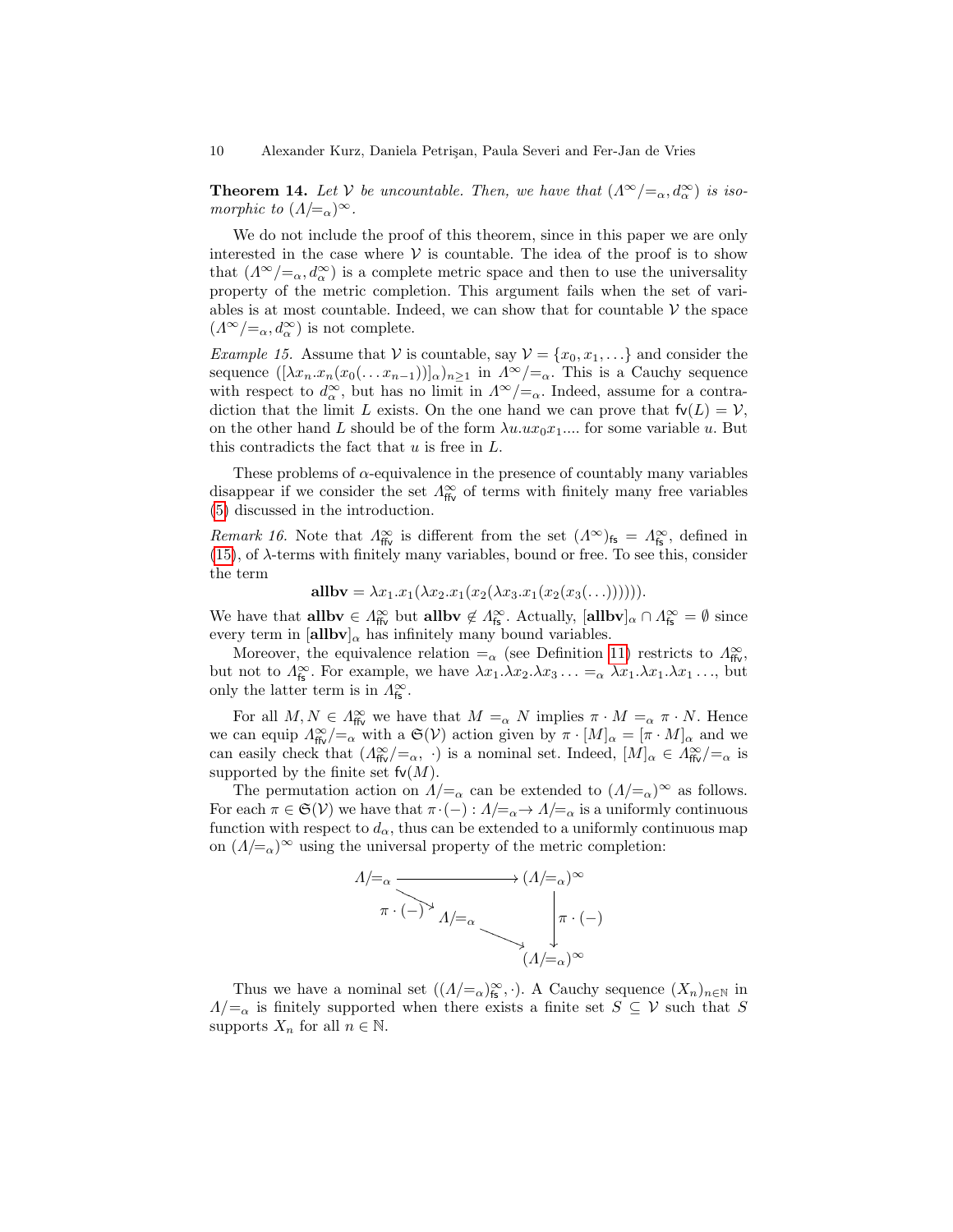**Lemma 17.**  $X \in (A/\equiv_{\alpha})^{\infty}_{fs}$  if and only if there exists a finitely supported Cauchy sequence of elements of  $\Lambda/\!\!=_{\alpha}$  converging to X.

Proof. The right-to-left implication is trivial. For the left-to right implication, consider a Cauchy sequence  $(X_n)_{n\in\mathbb{N}}$  in  $\Lambda/\mathbf{=}_{\alpha}$  converging to X. Then for all  $k \in \mathbb{N}$  the sequence of truncations  $(X_n^k)_{n \in \mathbb{N}}$  is constant from a point onwards and let  $Y_k$  denote its limit in  $\Lambda/\mathcal{L}_\alpha$ . We can show that each  $\pi$  that fixes supp(X) also fixes  $Y_k$ . The sequence  $(Y_k)_{k\in\mathbb{N}}$  is a finitely supported Cauchy sequence that converges to  $X$ .

<span id="page-10-3"></span>*Remark 18.* From the proof of Lemma [17](#page-9-0) it follows that each  $X \in (\Lambda/\mathbb{Z}_{\alpha})^{\infty}$  can be expressed as the limit of a 'canonical' Cauchy sequence  $(X_n)_{n\in\mathbb{N}}$  such that the truncation of  $X_{n+1}$  at depth n is equal to  $X_n$ .

<span id="page-10-0"></span>Definition 19 ( $\alpha$ -safe term). Let  $M \in \Lambda$ . We define the set of  $\alpha$ -safe terms  $\Gamma \subseteq \Lambda$  by the following inductive rules

$$
\frac{}{x \in \Gamma} (var)
$$
\n
$$
\frac{}{M \in \Gamma} N \in \Gamma \quad \text{bv}(M) \# N \quad \text{bv}(N) \# M}{MN \in \Gamma} (app)
$$
\n
$$
\frac{}{M \in \Gamma} x \notin \text{bv}(M)
$$
\n
$$
\frac{}{M \in \Gamma} x \notin \text{bv}(M)
$$
\n
$$
\frac{}{M \in \Gamma} (abs)
$$

Intuitively, a  $\lambda$ -term M is  $\alpha$ -safe when  $\mathsf{bv}(M) \cap \mathsf{fv}(M) = \emptyset$  and M does not have two different  $\lambda$ 's with the same binding variable, i.e. if  $\lambda x$  and  $\lambda y$  occur in two different positions of M then  $x \neq y$ . This is slightly stronger than Barendregt's Variable Convention, see [\[5,](#page-19-0) Convention 2.1.13].

In Definition [19](#page-10-0) we interpret the freshness relation  $\#$  in the nominal set  $(\Lambda, \cdot)$ of Example [5.](#page-6-0) So,  $\mathsf{bv}(M)\#N$  means that  $\mathsf{bv}(M) \cap (\mathsf{bv}(N) \cup \mathsf{fv}(N)) = \emptyset$ .

In the next lemma, we will prove that we can always find an  $\alpha$ -safe term in an  $\alpha$ -equivalence class. Note that the set of  $\alpha$ -safe terms is not closed under  $\beta$ . For example,  $(\lambda x.xx)(\lambda y. y)$  is  $\alpha$ -safe but  $(\lambda y. y)(\lambda y. y)$  is not.

<span id="page-10-1"></span>Lemma 20 (Choosing representatives). Let  $M \in \Lambda$  and a finite set  $S \subseteq V$ . There exists an  $\alpha$ -safe term N such that  $\mathsf{bv}(N) \cap S = \emptyset$  and  $M =_{\alpha} N$ .

*Proof.* The proof is by induction on the structure of  $M$ . It is immediate for the base cases  $M = \perp$  and  $M = x \in V$ .

Assume  $M = PQ$ . By the induction hypothesis there exists a  $\alpha$ -safe term P' such that  $\mathsf{bv}(P') \cap (\mathsf{fv}(M) \cup S) = \emptyset$  and  $P =_{\alpha} P'$ . Applying the induction hypothesis again, there exists a  $\alpha$ -safe term  $Q'$  such that  $\mathsf{bv}(Q') \cap (\mathsf{bv}(P') \cup$  $f\nu(M) \cup S$  =  $\emptyset$  and  $Q =_{\alpha} Q'$ . Then  $M =_{\alpha} P'Q'$  and we can check that  $P'Q'$  is  $\alpha$ -safe and  $\mathsf{bv}(P'Q') \cap S = \emptyset$ .

The case  $M = \lambda x.P$  is solved similarly. By the induction hypothesis there exists a  $\alpha$ -safe term P' such that  $P =_{\alpha} P'$  and  $\mathsf{bv}(P') \cap (S \cup \mathsf{fv}(M) \cup \{x\}) = \emptyset$ . Then  $\lambda x.P'$  is  $\alpha$ -safe by Definition [19,](#page-10-0)  $M =_{\alpha} \lambda x.P'$  and  $S \# \lambda x.P'$ .

<span id="page-10-2"></span>**Lemma 21.** Let  $M, P \in \Lambda$  be two  $\alpha$ -safe terms such that  $P^n =_{\alpha} M$ , bv $(M) \# P$ , and bv(P)#M. Then there exists a  $\alpha$ -safe term N such that

 $(1 - i)$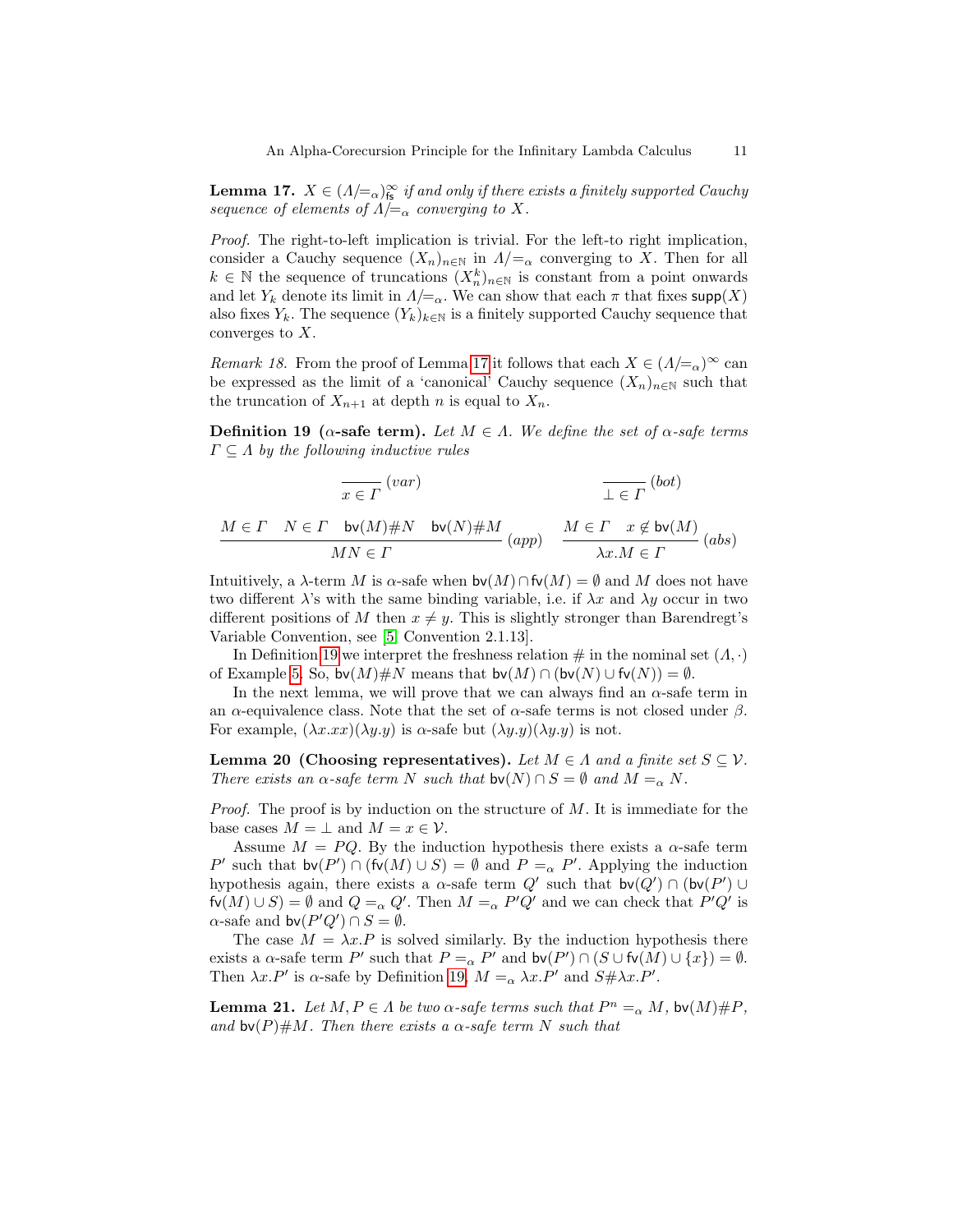12 Alexander Kurz, Daniela Petri¸san, Paula Severi and Fer-Jan de Vries

- 1.  $N = \alpha P$ ,
- 2. the truncation of N at depth n is exactly M in  $\Lambda$ ,
- 3. bv $(N) \subseteq$  bv $(M) \cup$  bv $(P)$ .

Proof. This is proved by induction on the structure of M. We prove the case that  $M = \lambda x.M_0$ . Then  $P = \lambda y.P_0$ . Since  $y \# M$ , we have that  $((y x) \cdot P_0)^{n-1} =_{\alpha} M_0$ . By induction hypothesis, there exists  $N_0$  such that  $N_0 = \alpha (y x) \cdot P_0$ ,  $N_0^{n-1} = M_0$ and  $\mathsf{bv}(N_0) \subseteq \mathsf{bv}(M_0) \cup \mathsf{bv}((y, x)P_0)$ . We set  $N = \lambda x.N_0$ . We can check that N is  $\alpha$ -safe and satisfies the required properties.

In the following theorem, we show that Theorem [14](#page-8-1) holds for countable  $V$  if interpreted internally in the category of nominal sets.

<span id="page-11-0"></span>Theorem 22 (Completion and quotient by  $=_{\alpha}$  commute in Nom). Let V be countable. The nominal sets  $(\Lambda_{\text{ffv}}^{\infty}/=_\alpha, \cdot)$  and  $((\Lambda/=_\alpha)_{\text{fs}}^{\infty}, \cdot)$  are isomorphic.

*Proof.* Define  $f: \Lambda_{\text{ffv}}^{\infty}/=_{\alpha} \to (\Lambda/=_{\alpha})_{\text{fs}}^{\infty}$  by

$$
\varLambda^{\infty}_{\text{ffv}}/{=_\alpha} \ni X \mapsto \lim_{n \to \infty} X^n \in (\varLambda/{=_\alpha})^{\infty}_{\text{fs}}
$$

where  $X^n$  is the truncation of X at depth n. This is well defined by Lemma [17](#page-9-0) and the fact that the sequence  $(X^n)_{n\in\mathbb{N}}$  is supported by the finite set supp $(X)$ . It is easy to check that  $f$  is equivariant.

Next we give  $g:(\Lambda/\models_\alpha)_{\text{fs}}^\infty\to\Lambda_{\text{ffv}}^\infty/\models_\alpha$ . Consider  $X\in (\Lambda/\models_\alpha)_{\text{fs}}^\infty$ . By Lemma [17](#page-9-0) we have a finitely supported Cauchy sequence  $(X_n)_{n\in\mathbb{N}}\subseteq \Lambda/_{\alpha}$  converging to X with supp $(X_n) \subseteq \text{supp}(X)$  for all  $n \in \mathbb{N}$ . Moreover we can assume that the truncation of  $X_{n+1}$  at depth n is  $X_n$ .

*Claim.* There exist representatives  $M_n \in X_n$  such that the sequence  $(M_n)_{n \in \mathbb{N}}$ is Cauchy in the metric space  $(\Lambda, d)$ .

Moreover we have that  $f\nu(M_n) \subseteq \text{supp}(X)$  for all  $n \in \mathbb{N}$ , thus the limit  $M \in \Lambda^{\infty}$  of the sequence  $(M_n)_{n \in \mathbb{N}}$  has finitely many free variables. We put  $g(X) = [M]_{\alpha}$ . We can show that g is well defined, equivariant and is the inverse of  $f$ .

We now sketch the proof of the claim. The idea is to start with an arbitrary sequence of representatives and to inductively rename the bound variables, so that we preserve  $\alpha$ -equivalence. In a first step, we construct a sequence of representatives  $P_n \in X_n$  by induction on  $n \in \mathbb{N}$  such that  $\mathsf{bv}(P_n) \cap S_n = \emptyset$  where  $S_n = \text{supp}(X) \cup \bigcup_{i=1}^{n-1} \text{var}(P_i)$  and  $P_n$  is  $\alpha$ -safe using Lemma [20.](#page-10-1) Notice that S is finite because  $P_1, \ldots, P_{n-1}$  are all finite. Notice that this sequence satisfies that the truncation of  $P_{n+1}$  at depth n is  $\alpha$ -convertible to  $P_n$ .

In a second step we define a sequence  $(M_n)_{n\in\mathbb{N}}$  of  $\alpha$ -safe terms by induction that satisfy the following:

1.  $M_n = \alpha P_n$ 

- 2. the truncation of  $M_{n+1}$  at depth n is exactly  $M_n$ ,
- 3. bv $(M_n) \subseteq \bigcup_{i=1}^n$  bv $(P_i)$ .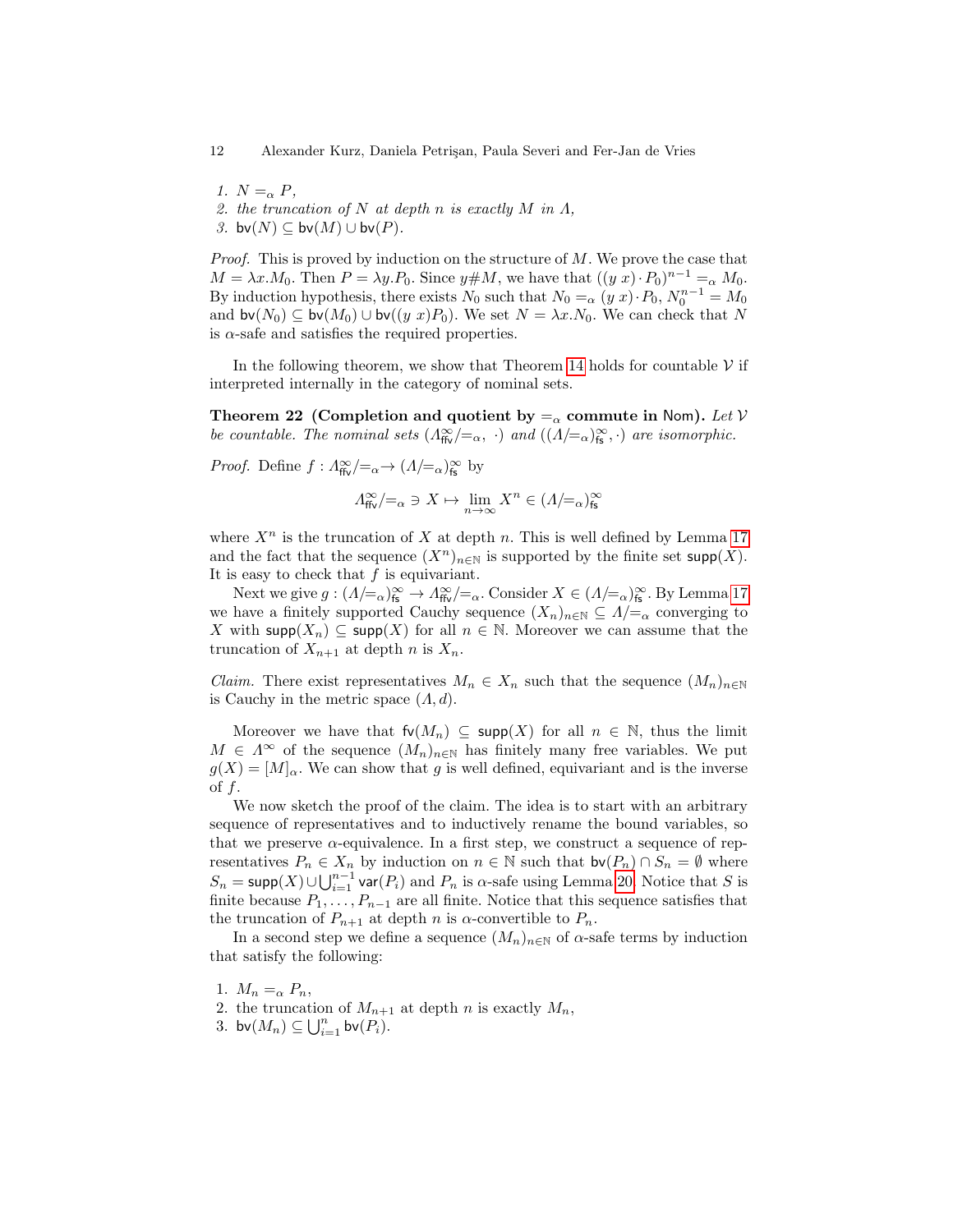For  $n = 0$ , set  $M_0 = P_0$ . For the induction step, we have that:

$$
(P_{n+1})^n =_\alpha P_n
$$
 by assumption  
 $=_\alpha M_n$  by induction hypothesis

Since  $\mathsf{bv}(M_n) \subseteq \bigcup_{i=1}^n \mathsf{bv}(P_i)$ , we have that  $\mathsf{bv}(M_n) \cap \mathsf{bv}(P_{n+1}) = \emptyset$ . Since  $f\nu(P_{n+1})$  and  $f\nu(M_n)$  are subsets of supp $(X)$  and every b $\nu(P_i)$  is disjoint from supp(X), we have that  $\mathsf{bv}(M_n) \cap \mathsf{fv}(P_{n+1}) = \emptyset$  and  $\mathsf{bv}(P_{n+1}) \cap \mathsf{fv}(M_n) = \emptyset$ . There-fore we can apply Lemma [21](#page-10-2) to  $M_n$  and  $P_{n+1}$ , hence there exists  $M_{n+1} =_{\alpha} P_{n+1}$ such that the truncation of  $M_{n+1}$  at depth n is exactly  $M_n$ . We also have that

$$
\mathsf{bv}(M_{n+1}) \subseteq \mathsf{bv}(M_n) \cup \mathsf{bv}(P_{n+1}) \text{ by Lemma 21}
$$
  

$$
\subseteq \bigcup_{i=1}^{n+1} \mathsf{bv}(P_i) \qquad \text{by induction hypothesis}
$$

<span id="page-12-0"></span>**Theorem 23 (Final L<sub>α</sub>-coalgebra).** We have that  $((\Lambda_{\text{ffv}}^{\infty}/=_{\alpha}, \cdot), \text{unfold}_{\alpha})$  is the final coalgebra for the functor  $L_{\alpha}$ : Nom  $\rightarrow$  Nom given by

$$
L_{\alpha} U = V + {\{\perp\}} + [V]U + U \times U.
$$

*Proof.* The functor  $L_{\alpha}$  is continuous, that is, it preserves limits of  $\omega^{op}$ -chains. Therefore a final coalgebra for  $\mathsf{L}_{\alpha}$  is obtained as the limit of the diagram

$$
1 \xleftarrow{\mathsf{!}} \mathsf{L}_{\alpha}(1) \xleftarrow{\mathsf{L}_{\alpha}(1)} \mathsf{L}_{\alpha}^{2}(1) \xleftarrow{\mathsf{L}_{\alpha}^{2}(\mathsf{!})} \cdots \xleftarrow{\mathsf{!}} \lim_{n < \omega} \mathsf{L}_{\alpha}^{n}(1) \tag{22}
$$

If we think of the singleton 1 as  $\{\perp\}$ , we can identify elements of  $\mathsf{L}^n_\alpha(1)$  with truncations of elements in  $\Lambda/\mathcal{L}_{\alpha}$  at depth n. Recall how limits are computed in Nom. An element of  $\lim_{n \leq \omega} L_{\alpha}^{n}(1)$  is a *finitely supported* tuple  $(X_{n})_{n \leq \omega} \in \prod L_{\alpha}^{n}(1)$ such that for all  $n < \omega$  we have

$$
L_{\alpha}^{n+1}(!)(X_{n+1}) = X_n,
$$
\n(23)

or equivalently, that the truncation of  $X_{n+1}$  at depth n is  $X_n$ .

Then  $(X_n)_{n\lt\omega}$  is a finitely supported Cauchy sequence. By Lemma [17,](#page-9-0) its limit is in  $(A/\equiv_\alpha)_{\text{fs}}^{\infty}$ . Conversely, by Remark [18,](#page-10-3) each  $X \in (A/\equiv_\alpha)_{\text{fs}}^{\infty}$  is the limit of a finitely supported Cauchy sequence  $(X_n)_{n \leq \omega} \in \prod \mathcal{L}^n_{\alpha}(1)$  satisfying [\(23\)](#page-0-0).

Thus we have an isomorphism  $\lim_{n \to \infty} L_{\alpha}^{n}(1) \simeq (1/\epsilon_{\alpha})_{\mathbf{fs}}^{\infty}$ , whose equivariance can be easily checked. By Theorem [22](#page-11-0) we have

$$
\lim_{n<\omega} {\mathsf{L}}^n_\alpha(1) \simeq \varLambda^\infty_{\mathsf{ffv}}/{=_\alpha} \;.
$$

Remark 24 (Alternative proof to Theorem [23\)](#page-12-0). To prove Theorem [23,](#page-12-0) we could have applied a generalisation of Barr's theorem on the existence of final coalge-bras to locally finitely presentable categories given by Adámek [\[3\]](#page-19-16). We know that the initial algebra of  $\mathsf{L}_{\alpha}$  is the nominal set  $\Lambda/\!\!=_{\alpha}$ . To prove that  $(\Lambda/\!\!=_{\alpha})^{\infty}_{\mathsf{fs}}$  is the carrier of the final coalgebra amounts to showing that for all finitely presentable nominal sets B we have that  $\mathsf{Nom}(B,(A/\mathsf{=}_{\alpha})_{\mathsf{fs}}^{\infty})$  is the metric completion of Nom $(B, \Lambda/\equiv_\alpha)$ .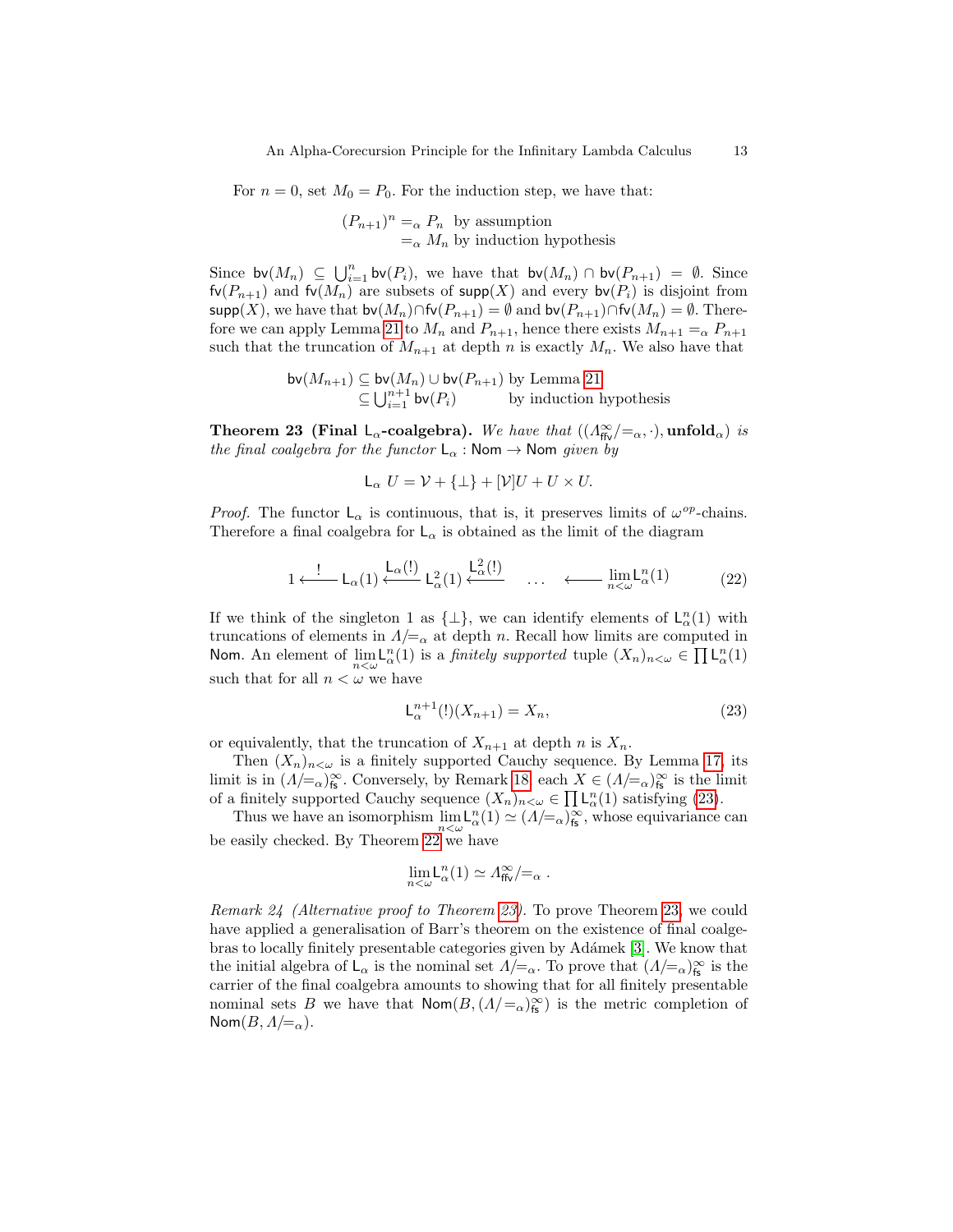14 Alexander Kurz, Daniela Petri¸san, Paula Severi and Fer-Jan de Vries

#### <span id="page-13-0"></span>5 An  $\alpha$ -corecursion principle and applications

Using corecursion, we define an  $\alpha$ -invariant substitution into infinitary  $\lambda$ -terms and we define  $\alpha$ -invariant notions of the infinite normal forms (Böhm, Lévy-Longo and Berarducci) discussed in Section [2.](#page-2-1) The defined notions will arise from a unique arrow into the final  $\mathsf{L}_{\alpha}$ -coalgebra given by the nominal set  $\Lambda_{\text{ffv}}^{\infty}/=_\alpha$ of Theorem [23.](#page-12-0)

Notation 25 (Injections) The injections for the coproduct  $U + V$  are denoted as  $\text{inl}^{U,V}: U \to U + V$  and  $\text{inr}^{U,V}: V \to U + V$ . But for the case of  $L(U)$  and  $\mathsf{L}_{\alpha}(U)$ , we denote them as

| $\text{inbot}^U: \{\perp\} \to L(U)$             | $\textbf{inbot}_{\alpha}^{U}: {\{\bot\}} \to {\sf L}_{\alpha}(U)$          |
|--------------------------------------------------|----------------------------------------------------------------------------|
| $\mathbf{invar}^U: \mathcal{V} \to L(U)$         | $\mathbf{invar}^U_{\alpha}: \mathcal{V} \to \mathsf{L}_{\alpha}(U)$        |
| $inabs^U: \mathcal{V} \times U \rightarrow L(U)$ | $\mathbf{inabs}_{\alpha}^{U} : [\mathcal{V}]U \to \mathsf{L}_{\alpha}(U)$  |
| $\textbf{inapp}^U: U \times U \rightarrow L(U)$  | $\textbf{inapp}_{\alpha}^U: U \times U \rightarrow \mathsf{L}_{\alpha}(U)$ |

We drop the superscripts when they are clear from the context.

Notation 26 (α-equivalence classes) We write  $\Lambda_{\alpha}$  for the (nominal) set  $\Lambda/\mathbb{Z}_{\alpha}$ of finite  $\lambda$ -terms up to  $\alpha$ -equivalence and  $\Lambda_{\alpha}^{\infty}$  for the (nominal) set  $\Lambda_{\text{ffv}}^{\infty}/=_\alpha$  of infinitary  $\lambda$ -terms with finitely many free variables up to  $\alpha$ -equivalence (see The-orem [23\)](#page-12-0). We continue to denote terms in  $\Lambda$  or  $\Lambda_{\text{ffv}}^{\infty}$  by  $M, N$ , but will denote terms in  $\Lambda_{\alpha}$  or  $\Lambda_{\alpha}^{\infty}$  by M, N.

Notation 27 (Elements of  $\Lambda_{\alpha}^{\infty}$ ) Since unfold<sub> $\alpha$ </sub> is an isomorphism that partitions its domain  $\Lambda_{\alpha}^{\infty}$  into four disjoint components, see [\(6\)](#page-0-0), we write typical elements of  $\Lambda_{\alpha}^{\infty}$  as  $x, \perp$ ,  $M_1M_2$ ,  $\lambda y.M$  where

$$
\times \quad = \text{unfold}_{\alpha}^{-1}(\text{invar}_{\alpha} \times)
$$
\n
$$
\perp \quad = \text{unfold}_{\alpha}^{-1}(\text{inbot}_{\alpha} \perp)
$$
\n
$$
\lambda y.M = \text{unfold}_{\alpha}^{-1}(\text{inabs}_{\alpha} \langle y \rangle M)
$$
\n
$$
M_1 M_2 = \text{unfold}_{\alpha}^{-1}(\text{inapp}_{\alpha} (M_1, M_2))
$$
\n(24)

We use x to denote both an element in  $\mathcal V$  and also its copy in  $\Lambda_\alpha^\infty$ .

The following lemma [\[21,](#page-19-17) Lemma 2.1] allows parameters in coinductive definitions. It dualises the way in which primitive recursion strengthens induction. In order to express substitution, the set U will be used for the term N in  $M[x := N]$ which is not subject to recursion and the set  $V$  will be used for the recursion.

<span id="page-13-1"></span>**Lemma 28.** Let  $\delta : D \to F(D)$  be a final coalgebra and  $g : U \to F(U)$  and arbitrary F-coalgebra. Then, there is a unique map  $f: V \to D$  such that for any  $h: V \to F(U+V)$ , the following diagram commutes:

$$
V \xrightarrow{f} D
$$
  
\n
$$
h \downarrow \qquad F([g^*, f]) \xrightarrow{f} F(D)
$$
  
\n
$$
F(U + V) \xrightarrow{F([g^*, f])} F(D)
$$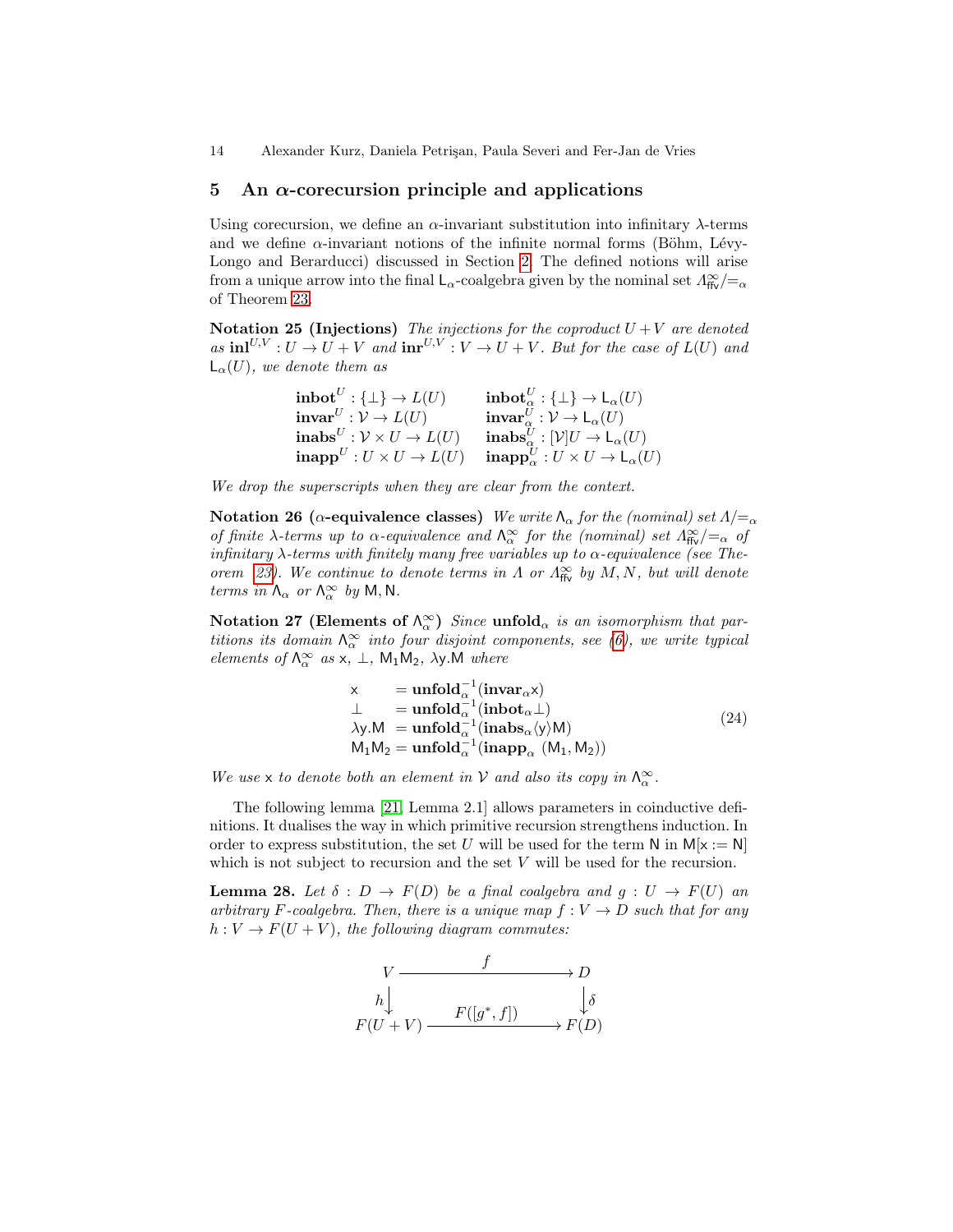where  $g^*: U \to D$  is the unique homomorphism between  $(U, g)$  and  $(D, \delta)$ .

We need to fix some notation:

<span id="page-14-1"></span>Notation 29 ( $\alpha$ -corecursion) We consider the final  $\mathsf{L}_{\alpha}$ -coalgebra unfold $_{\alpha}$ :  $\Lambda_{\alpha}^{\infty} \to L_{\alpha}(\Lambda_{\alpha}^{\infty}).$ 

- 1. Given  $g: U \to L_{\alpha}(U)$ , the unique map to the final  $L_{\alpha}$ -coalgebra unfold<sub> $\alpha$ </sub>:  $\Lambda^{\infty} \to \mathsf{L}_{\alpha}(\Lambda^{\infty})$  is denoted by corec<sub>α</sub>(g).
- 2. Given  $g: U \to \mathsf{L}_{\alpha}(U)$  and  $h: V \to \mathsf{L}_{\alpha}(U + V)$ , the unique map from h to  $\text{unfold}_{\alpha}: \Lambda^{\infty} \to \mathsf{L}_{\alpha}(\Lambda^{\infty})$  given by Lemma [28](#page-13-1) is denoted by  $\text{corec}_{\alpha}(g, h)$ .

We now define substitution using the finality of  $\text{unfold}_{\alpha}: \Lambda_{\alpha}^{\infty} \to \mathsf{L}_{\alpha}(\Lambda_{\alpha}^{\infty})$ .

<span id="page-14-0"></span>Definition 30 (Substitution on  $\alpha$ -equivalence classes). We define substitution  $\text{subs}_{\alpha}: \Lambda_{\alpha}^{\infty} \times V \times \Lambda_{\alpha}^{\infty} \rightarrow \Lambda_{\alpha}^{\infty}$  as

$$
subs_{\alpha} = \mathbf{corec}_{\alpha}(\mathbf{unfold}_{\alpha}, \mathbf{h}_{\mathbf{subs}_{\alpha}}),
$$

where subs<sub>α</sub> arises from the instance of Lemma [28,](#page-13-1) see the diagram below,

$$
\Lambda_{\alpha}^{\infty} \times \mathcal{V} \times \Lambda_{\alpha}^{\infty} \xrightarrow{\textbf{subs}_{\alpha}} \Lambda_{\alpha}^{\infty}
$$
\n
$$
\mathbf{h}_{\textbf{subs}_{\alpha}} \downarrow \qquad \qquad \downarrow \qquad \qquad \downarrow \qquad \qquad \downarrow \qquad \qquad \downarrow \qquad \qquad \downarrow \qquad \qquad \downarrow \qquad \qquad \downarrow \qquad \qquad \downarrow \qquad \qquad \downarrow \qquad \qquad \downarrow \qquad \qquad \downarrow \qquad \qquad \downarrow \qquad \qquad \downarrow \qquad \downarrow \qquad \qquad \downarrow \qquad \downarrow \qquad \downarrow \qquad \downarrow \qquad \downarrow \qquad \downarrow \qquad \qquad \downarrow \qquad \downarrow \qquad \downarrow \qquad \downarrow \qquad \downarrow \qquad \downarrow \qquad \downarrow \qquad \downarrow \qquad \downarrow \qquad \downarrow \qquad \downarrow \qquad \downarrow \qquad \downarrow \qquad \downarrow \qquad \downarrow \qquad \downarrow \qquad \downarrow \qquad \downarrow \qquad \downarrow \qquad \downarrow \qquad \downarrow \qquad \downarrow \qquad \downarrow \qquad \downarrow \qquad \downarrow \qquad \downarrow \qquad \downarrow \qquad \downarrow \qquad \downarrow \qquad \downarrow \qquad \downarrow \qquad \downarrow \qquad \downarrow \qquad \downarrow \qquad \downarrow \qquad \downarrow \qquad \downarrow \qquad \downarrow \qquad \downarrow \qquad \downarrow \qquad \downarrow \qquad \downarrow \qquad \downarrow \qquad \downarrow \qquad \downarrow \qquad \downarrow \qquad \downarrow \qquad \downarrow \qquad \downarrow \qquad \downarrow \qquad \downarrow \qquad \downarrow \qquad \downarrow \qquad \downarrow \qquad \downarrow \qquad \downarrow \qquad \downarrow \qquad \downarrow \qquad \downarrow \qquad \downarrow \qquad \downarrow \qquad \downarrow \qquad \downarrow \qquad \downarrow \qquad \downarrow \qquad \downarrow \qquad \downarrow \qquad \downarrow \qquad \downarrow \qquad \downarrow \qquad \downarrow \qquad \downarrow \qquad \downarrow \qquad \downarrow \qquad \downarrow \qquad \downarrow \qquad \downarrow \qquad \downarrow \qquad \downarrow \qquad \downarrow \qquad \downarrow \qquad \downarrow \qquad \downarrow \qquad \downarrow \qquad \downarrow \qquad \
$$

where  $h_{\textbf{subs}_{\alpha}} : \Lambda_{\alpha}^{\infty} \times \mathcal{V} \times \Lambda_{\alpha}^{\infty} \to L_{\alpha}(\Lambda_{\alpha}^{\infty} + \Lambda_{\alpha}^{\infty} \times \mathcal{V} \times \Lambda_{\alpha}^{\infty})$  is given by

 $h_{\text{subs}_{\alpha}}(x, x, N) = L_{\alpha} \text{inl}(\text{unfold}_{\alpha}(N))$ <br>  $h_{\text{subs}_{\alpha}}(x, y, N) = \text{invar}_{\alpha} x$  $h_{\text{subs}_\alpha}(x, y, N)$  =  $\text{invar}_\alpha x$  if  $y \neq x$ <br>  $h_{\text{subs}_\alpha}(\perp, y, N)$  =  $\text{inbot}_\alpha \perp$  ${\bf h_{subs}}_\alpha(\bot, {\sf y}, {\sf N})$  $h_{\mathbf{subs}_{\alpha}}(M_1M_2, x, N) = \mathbf{inapp}_{\alpha}$  (inr  $(M_1, x, N), \mathbf{inr}$   $(M_2, x, N)$ )  $\mathbf{h}_{\mathbf{subs}_{\alpha}}(\lambda y.M, x, N) = \mathbf{inabs}_{\alpha} \langle z \rangle(\mathbf{inr} ((\langle y \rangle M) \mathbb{Q} z, x, N))$  if  $z \# (\lambda y.M, x, N)$ .

The map  $h_{subs_\alpha}$  is well-defined since the last clause is independent of the choice of z (which always exists due to all terms being finitely supported) and  $h_{subs}$ is equivariant since all operations involved, in particular abstraction and concretion, are equivariant.

*Remark 31.* To see how Definition [30](#page-14-0) captures  $(3)$ , note that, by  $(25)$ , we have that  $\mathbf{subs}_{\alpha} = \mathbf{unfold}_{\alpha}^{-1} \circ \mathsf{L}_{\alpha}([\mathbf{unfold}_{\alpha}^*, \mathbf{subs}_{\alpha}]) \circ \mathbf{h_{subs}_{\alpha}}, \text{ that is, using (24) and}$  $\mathbf{subs}_{\alpha} = \mathbf{unfold}_{\alpha}^{-1} \circ \mathsf{L}_{\alpha}([\mathbf{unfold}_{\alpha}^*, \mathbf{subs}_{\alpha}]) \circ \mathbf{h_{subs}_{\alpha}}, \text{ that is, using (24) and}$  $\mathbf{subs}_{\alpha} = \mathbf{unfold}_{\alpha}^{-1} \circ \mathsf{L}_{\alpha}([\mathbf{unfold}_{\alpha}^*, \mathbf{subs}_{\alpha}]) \circ \mathbf{h_{subs}_{\alpha}}, \text{ that is, using (24) and}$ the fact that one can choose  $z = y$  in the last clause of  $h_{\text{subs}_\alpha}$ ,

$$
subs_{\alpha}(x, x, N) = N
$$
  
\n
$$
subs_{\alpha}(x, y, N) = x
$$
  
\n
$$
subs_{\alpha}(\bot, y, N) = \bot
$$
  
\n
$$
subs_{\alpha}(\bot, y, N) = subs_{\alpha}(M_1, x, N)subs_{\alpha}(M_2, x, N)
$$
  
\n
$$
subs_{\alpha}(\lambda y.M, x, N) = \lambda y.subs_{\alpha}(M, x, N)
$$
  
\n
$$
if y \neq (x, N)
$$

which looks indeed just like a notational variant of the Set-based  $(3)$ , but is now fully justified as a coinductive definition on  $\alpha$ -equivalence classes of  $\lambda$ -terms.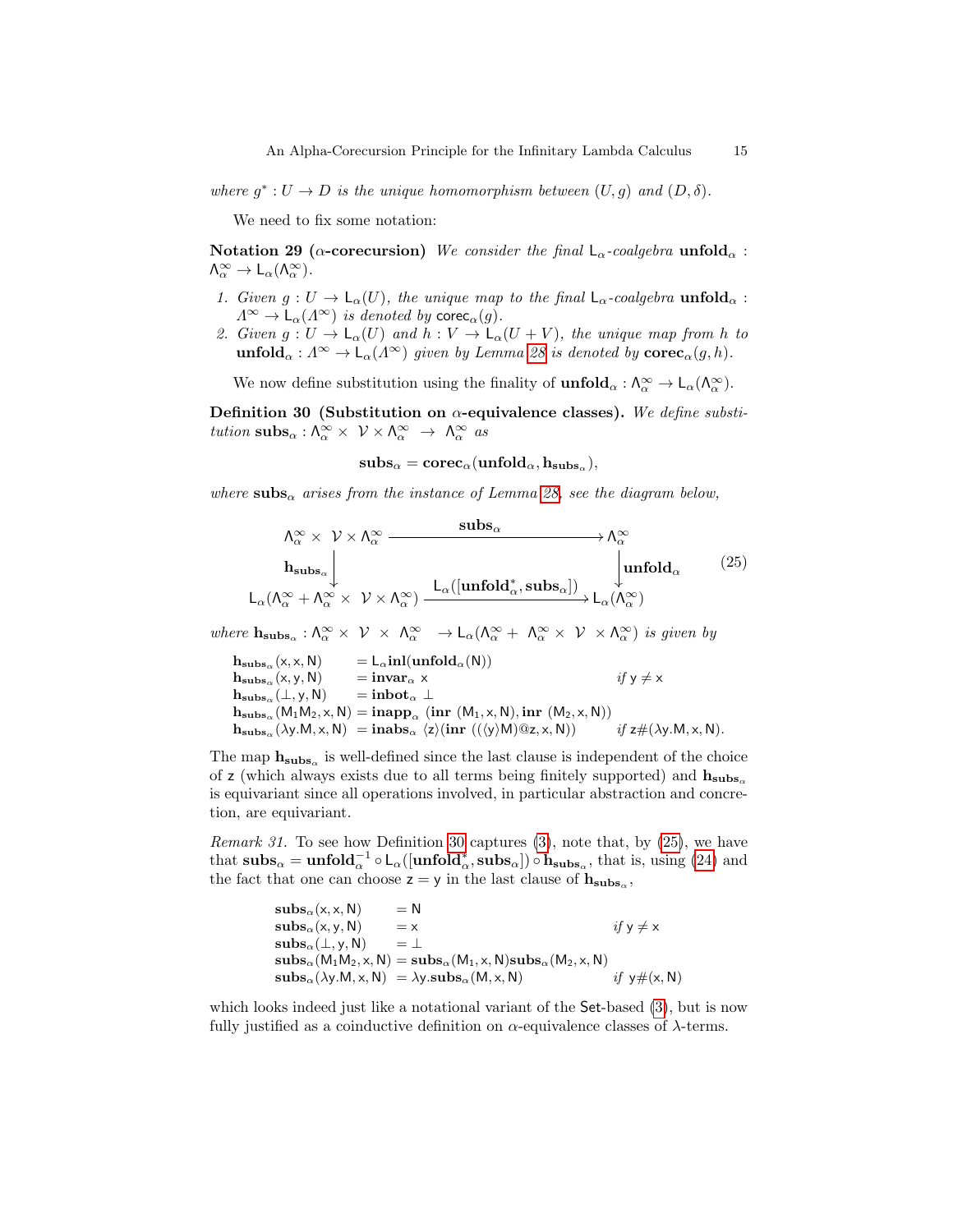Definition 32 (β-reduction on  $\alpha$ -equivalence classes). We define  $\beta_{\alpha}$ -reduction as the smallest relation on  $\Lambda_{\alpha}^{\infty} \times \Lambda_{\alpha}^{\infty}$  that satisfies

$$
\frac{\mathsf{P} \to_{\beta_{\alpha}} \mathsf{P}'}{(\lambda x.\mathsf{P})\mathsf{Q} \to_{\beta_{\alpha}} \mathsf{subs}_{\alpha}(\mathsf{P}, x, \mathsf{N})} (\beta_{\alpha}) \quad \frac{\mathsf{P} \to_{\beta_{\alpha}} \mathsf{P}'}{\lambda x.\mathsf{P} \to_{\beta_{\alpha}} \lambda x.\mathsf{P}'} \, (abs)
$$
\n
$$
\frac{\mathsf{P} \to_{\beta_{\alpha}} \mathsf{P}'}{\mathsf{P}\mathsf{Q} \to_{\beta_{\alpha}} \mathsf{P}'\mathsf{Q}} \, (app_L) \quad \frac{\mathsf{Q} \to_{\beta_{\alpha}} \mathsf{Q}'}{\mathsf{P}\mathsf{Q} \to_{\beta_{\alpha}} \mathsf{P}\mathsf{Q}'} \, (app_R)
$$

The informal definitions of Böhm, Lévy-Longo and Berarducci trees given in  $(11)$ ,  $(12)$  and  $(13)$  use the notion of  $\beta$ -reduction relation which is not a function. To formally define the notions of trees, we need to define evaluation strategies, i.e. some restricted notions of  $\beta$ -reduction which are actually partial functions.

We first define the notion of  $\beta$ -head reduction which contracts only the redex at the head position and corresponds to the normalising leftmost strategy. This reduction is used to define Böhm trees.

Definition 33 (Head  $\beta$ -reduction on  $\alpha$ -equivalence classes). We define  $\beta_{h_{\alpha}}$ reduction as the smallest relation on  $\Lambda_{\alpha}^{\infty} \times \Lambda_{\alpha}^{\infty}$  closed under

$$
\frac{\overline{(\lambda x.P)Q \rightarrow_{\beta_{h_{\alpha}}} \text{subs}_{\alpha}(P, x, Q)}}{P \rightarrow_{\beta_{h_{\alpha}}} P' \quad \text{Pis not an abstraction}} \frac{P \rightarrow_{\beta_{h_{\alpha}}} P'}{(\text{app}_L) \frac{P \rightarrow_{\beta_{h_{\alpha}}} P'}{\lambda x.P \rightarrow_{\beta_{h_{\alpha}}} \lambda x.P'} (\text{abs})}
$$

A term M is in head normal form  $(hnf)$  if it is of the form  $\lambda x_1 \ldots x_n yN_1 \ldots N_m$ .

We restrict the  $\beta$ -head reduction by not contracting  $\beta$ -redexes in the body of an abstraction and obtain the weak head  $\beta$ -reduction which is needed to define the notion of Lévy-Longo tree.

Definition 34 (Weak head  $\beta$ -reduction on  $\alpha$ -equivalence classes). We define  $\beta_{\text{wh}_\alpha}$ -reduction as the smallest relation on  $\Lambda_\alpha^{\infty} \times \Lambda_\alpha^{\infty}$  closed under

$$
(\lambda x.P)Q \rightarrow_{\beta_{wh_\alpha}} \textbf{subs}_\alpha(P,x,Q) \,\, (\beta_{wh_\alpha}) \quad \ \ \frac{P\rightarrow_{\beta_{h_\alpha}}P'}{PQ\rightarrow_{\beta_{wh_\alpha}}P'Q} \,(app_L)
$$

A term  $M$  is in weak head normal form (whnf) if it is either a head normal form or an abstraction.

The reflexive, transitive closure of  $\rightarrow_{\beta_{\alpha}}$ ,  $\rightarrow_{\beta_{h_{\alpha}}}$  and  $\rightarrow_{\beta_{wh_{\alpha}}}$  are denoted by  $\rightarrow$  $\beta_{\alpha}$ ,  $\rightarrow$  $\beta_{h_{\alpha}}$  and  $\rightarrow$  $\beta_{w h_{\alpha}}$ , respectively.

We now define the notion of top  $\beta$ -reduction which only contracts  $\beta$ -weak head redexes at depth 0 and it will be used to define Berarducci trees.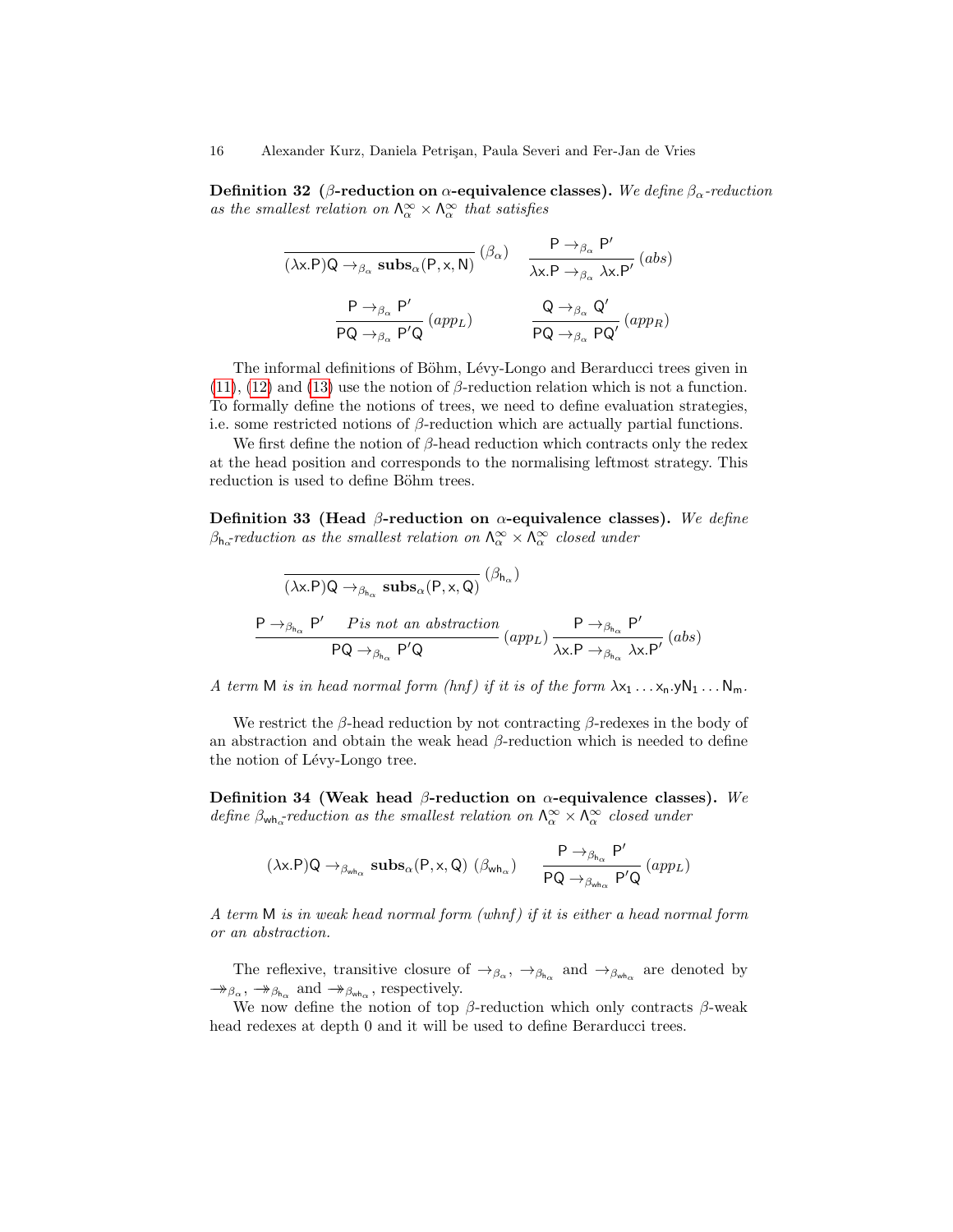Definition 35 (Top β-reduction on  $\alpha$ -equivalence classes). We define  $\beta_{\mathsf{t}_\alpha}$ reduction as the smallest relation on  $\Lambda_{\alpha}^{\infty} \times \Lambda_{\alpha}^{\infty}$  closed under

$$
\frac{\mathsf{M} \twoheadrightarrow_{\beta_{\mathsf{wh}_\alpha}} (\lambda \mathsf{x}.\mathsf{P})}{\mathsf{MQ} \twoheadrightarrow_{\beta_{\mathsf{t}_\alpha}} \mathsf{subs}_\alpha(\mathsf{P}, \mathsf{x}, \mathsf{Q})} (\beta_{\mathsf{t}_\alpha})
$$

A term  $M$  is a top normal form  $(tnf)$  if it is either a weak head normal form or an application of the form NP where N cannot reduce to an abstraction.

The reflexive and transitive closure of  $\rightarrow_{\beta_t}$  is denoted by  $\rightarrow_{\beta_t}$ .

We now define the notion of Böhm tree, Lévy-Longo tree, and Berarducci tree using the finality of  $\text{unfold}_{\alpha}: \Lambda_{\alpha}^{\infty} \to L_{\alpha}(\Lambda_{\alpha}^{\infty}).$ 

Definition 36 (Böhm tree on  $\alpha$ -equivalence classes). We define the Böhm tree of M as  $BT_\alpha(M)$  where  $BT_\alpha = \text{core}_\alpha(g_{BT_\alpha})$  is the unique map such that

$$
\begin{CD} \Lambda_{\alpha}^{\infty} & \xrightarrow{\mathbf{BT}_{\alpha}} \Lambda_{\alpha}^{\infty} \\ \mathbf{g}_{\mathbf{BT}_{\alpha}} \Bigg\downarrow & \qquad \qquad \downarrow \\ \mathsf{L}_{\alpha}(\Lambda_{\alpha}^{\infty}) \xrightarrow[\mathsf{L}_{\alpha}(\mathbf{BT}_{\alpha})]{} \mathsf{L}_{\alpha}(\Lambda_{\alpha}^{\infty}) \end{CD}
$$

commutes, with  $\mathbf{g}_{\mathbf{BT\alpha}} : \Lambda_\alpha^\infty \to L(\Lambda_\alpha^\infty)$  being defined as

$$
\mathbf{g}_{\mathbf{B}\mathbf{T}_{\alpha}}(\mathsf{M}) = \begin{cases} \textbf{unfold}_{\alpha}\mathsf{N} & \text{if } \mathsf{M} \rightarrow_{\beta_{\mathsf{h}_{\alpha}}} \mathsf{N} \text{ and } \mathsf{N} \text{ is in } \mathsf{hnf} \\ \textbf{inbot}_{\alpha} \perp & \text{otherwise} \end{cases}
$$

Definition 37 (Lévy-Longo tree on  $\alpha$ -equivalence classes). We define the Lévy-Longo tree of M as  $\mathbf{LLT}_{\alpha}(\mathsf{M})$  where  $\mathbf{LLT}_{\alpha} = \mathbf{corec}_{\alpha}(\mathbf{g}_{\mathbf{LLT}_{\alpha}})$  is the unique map such that

$$
\begin{array}{ccc}\n&\Lambda_{\alpha}^{\infty} & & \mathbf{LLT}_{\alpha} \\
& \downarrow & & \downarrow \\
& & \downarrow & & \downarrow \\
& & \downarrow & & \downarrow \\
& & \downarrow & & \downarrow \\
& & \downarrow & & \downarrow \\
& & \downarrow & & \downarrow \\
& & \downarrow & & \downarrow \\
& & \downarrow & & \downarrow \\
& & \downarrow & & \downarrow \\
& & \downarrow & & \downarrow \\
& & \downarrow & & \downarrow \\
& & \downarrow & & \downarrow \\
& & \downarrow & & \downarrow \\
& & \downarrow & & \downarrow \\
& & \downarrow & & \downarrow \\
& & \downarrow & & \downarrow \\
& & \downarrow & & \downarrow \\
& & \downarrow & & \downarrow \\
& & \downarrow & & \downarrow \\
& & \downarrow & & \downarrow \\
& & \downarrow & & \downarrow \\
& & \downarrow & & \downarrow \\
& & \downarrow & & \downarrow \\
& & \downarrow & & \downarrow \\
& & \downarrow & & \downarrow \\
& & \downarrow & & \downarrow \\
& & \downarrow & & \downarrow \\
& & \downarrow & & \downarrow \\
& & \downarrow & & \downarrow \\
& & \downarrow & & \downarrow \\
& & \downarrow & & \downarrow \\
& & \downarrow & & \downarrow \\
& & \downarrow & & \downarrow \\
& & \downarrow & & \downarrow \\
& & \downarrow & & \downarrow \\
& & \downarrow & & \downarrow \\
& & \downarrow & & \downarrow \\
& & \downarrow & & \downarrow \\
& & \downarrow & & \downarrow \\
& & \downarrow & & \downarrow \\
& & \downarrow & & \downarrow \\
& & \downarrow & & \downarrow \\
& & \downarrow & & \downarrow \\
& & \downarrow & & \downarrow \\
& & \downarrow & & \downarrow \\
& & \downarrow & & \downarrow \\
& & \downarrow & & \downarrow \\
& & \downarrow & & \downarrow \\
& & \downarrow & & \downarrow \\
& & \downarrow & & \downarrow \\
& & \downarrow & & \downarrow \\
& & \downarrow & & \downarrow \\
& & \downarrow & & \downarrow \\
& & \downarrow & & \downarrow \\
& & \downarrow & & \downarrow \\
& & \downarrow & & \downarrow \\
& & \downarrow & & \downarrow \\
& & \downarrow & & \downarrow \\
& & \downarrow & & \downarrow \\
& & \downarrow & & \downarrow \\
& & \downarrow & & \downarrow \\
& & \downarrow & & \downarrow \\
& & \downarrow & & \downarrow \\
& & \downarrow & & \downarrow \\
& & \downarrow & & \downarrow \\
& & \downarrow & & \downarrow \\
& &
$$

commutes, with  $g_{LLT_\alpha} : \Lambda_\alpha^{\infty} \to L_\alpha(\Lambda_\alpha^{\infty})$  being defined as

$$
\operatorname{GLtr}_{\alpha}(M) = \begin{cases} \textbf{unfold}_{\alpha}N & \text{if } M \rightarrow_{\beta_{wh_{\alpha}}} N \text{ and } N \text{ is in whnf} \\ \textbf{inbot}_{\alpha} \perp & \text{otherwise} \end{cases}
$$

Definition 38 (Berarducci tree on  $\alpha$ -equivalence classes). We define the Berarducci tree of M as  $\text{BerT}_{\alpha}(\text{M})$  where  $\text{BerT}_{\alpha} = \text{corec}_{\alpha}(\text{g}_{\text{BerT}_{\alpha}})$  is the unique map such that

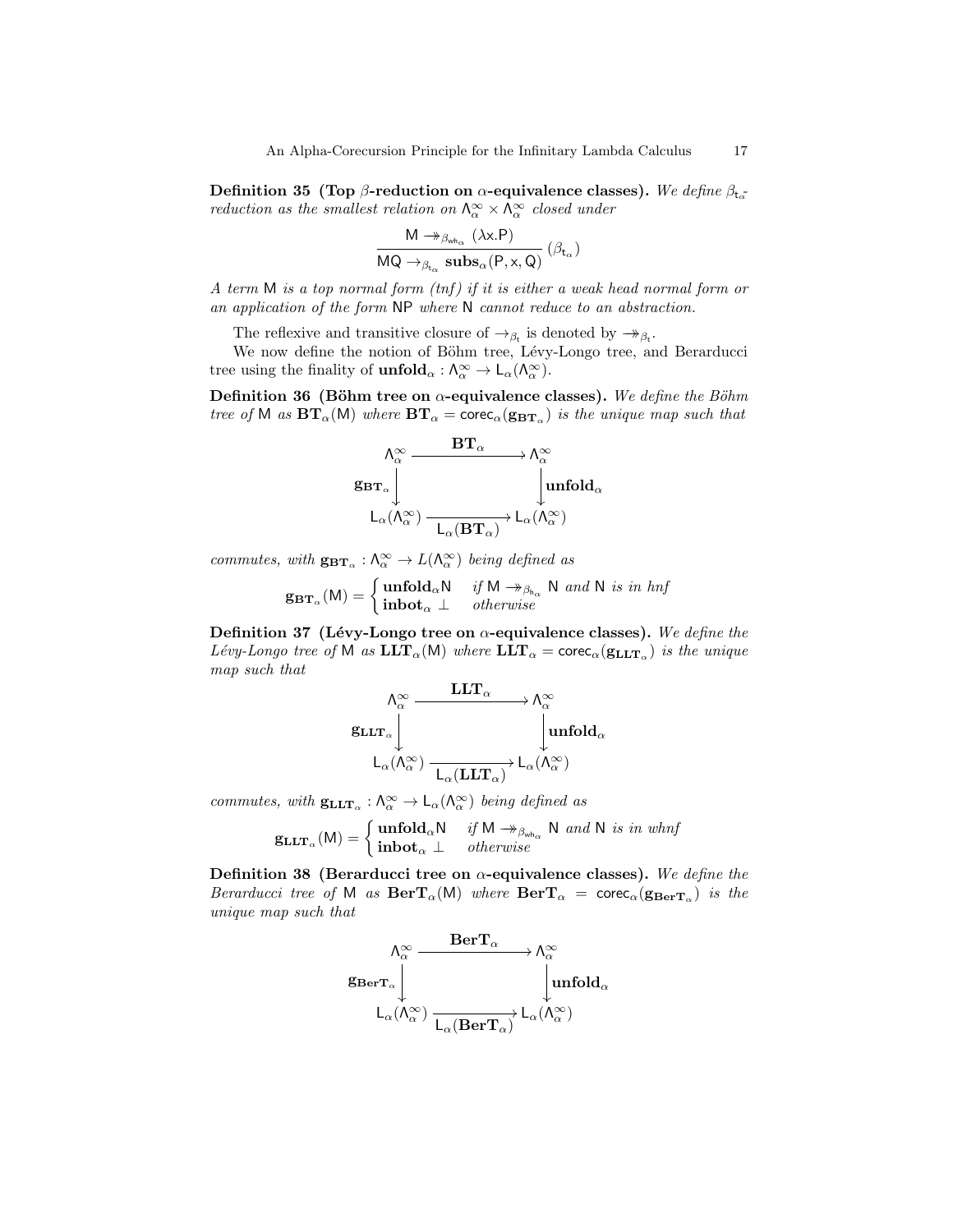commutes, with  $g_{\text{BerT}_{\alpha}} : \Lambda_{\alpha}^{\infty} \to L_{\alpha}(\Lambda_{\alpha}^{\infty})$  being defined as follows.

$$
\mathbf{g}_{\mathbf{BerT}_{\alpha}}(\mathsf{M}) = \begin{cases} \mathbf{unfold}_{\alpha} \mathsf{N} & \text{if } \mathsf{M} \to_{\beta_{\mathsf{t}_{\alpha}}} \mathsf{N} \text{ and } \mathsf{N} \text{ is in } \mathsf{tnf} \\ \mathbf{inbot}_{\alpha} \perp & \text{otherwise} \end{cases}
$$

#### <span id="page-17-0"></span>6 Comparison of  $\alpha$ -recursion and corecursion

The  $\alpha$ -recursion principle of [\[23\]](#page-19-5) is based on the initial  $\mathsf{L}_{\alpha}$ -algebra  $\Lambda_{\alpha}$  (the principle applies of course to general functors, but we only consider the example  $\mathsf{L}_{\alpha}$  here). Thus, in order to make an inductive definition, that is, in order to define an arrow from  $\Lambda_{\alpha}$  into some set U, one needs, in particular, to give a map  $[V]U \to U$ . This is done in [\[23\]](#page-19-5) by giving a map  $f: V \times U \to U$  which has to satisfy a certain condition, the freshness condition for binders (FCB). FCB makes sure that f factors (uniquely) through  $[\mathcal{V}]U$ , thus giving the required  $[\mathcal{V}]U \to U$ .

In the coinductive case, we need instead give a map  $U \to |\mathcal{V}|U$ . Note that not every equivariant  $U \to |\mathcal{V}| U$  factors through an equivariant  $U \to \mathcal{V} \times U$ . So we could say that a not necessarily equivariant  $U \to V \times U$  satisfies the dual of FCB if the composition  $U \to \mathcal{V} \times U \to [\mathcal{V}]$  is equivariant. In our examples, 'the dual of FCB' is automatic because of the equivariance of the ingredients used, see e.g. the definition of  $h_{\text{subs}_\alpha}$  in Definition [30.](#page-14-0)

Next we compare  $\alpha$ -corecursion with corecursion. Duppen [\[9\]](#page-19-18) attempts to obtain a corecursive definition of substitution, as in [\(3\)](#page-0-0), using the unique arrow into the final coalgebra for an endofunctor on the category Set of sets and functions. However, this approach does not take into account  $\alpha$ -conversion: [\(3\)](#page-0-0) defines a *partial* map on  $\lambda$ -terms which induces a total map only on  $\lambda$ -terms up to α-equivalence' (as can be seen, for example, by using Barendregt's variable convention  $[5]$  and comparing his definition of substitution  $[5, 2.1.15]$  $[5, 2.1.15]$  with  $(3)$ ).

For a general introduction to the problems arising in Set-based as opposed to Nom-based reasoning with binders, see [\[23,](#page-19-5) Section 1] and [\[22,](#page-19-15) Section 2]. Typically, Set-based induction in the presence of binders is complicated by side conditions as in [\(3\)](#page-0-0) which lead to partial functions with the domain of definition restricted to 'safe terms' having no conflicts between free and bound variables. But 'safe terms' are not closed under the operations of abstraction and binding and so do not carry an algebra structure that can serve as a codomain U to define an arrow  $\Lambda \to U$  by initiality.

In the coinductive case, however, we can equip the safe terms with a coalgebra structure. The details are as follows. In analogy to Notation [29,](#page-14-1) we consider the final L-coalgebra **unfold** :  $\Lambda^{\infty} \to L(\Lambda^{\infty})$  and, given  $g: U \to L(U)$  and  $h: V \to L(U+V)$ , we denote the unique map from  $h: V \to L(U+V)$  to unfold :  $\Lambda^{\infty} \to L(\Lambda^{\infty})$  by corec $(g, h)$ . The set of safe terms (with respect to substitution) is defined as  $(A^{\infty} \times V \times A^{\infty})_{\text{safe}} = \{(M, x, N) \in A^{\infty} \times V \times A^{\infty} \mid$  $\mathsf{bv}(M) \cap \mathsf{fv}(N) = \emptyset$ . In analogy with Definition [30,](#page-14-0) we then define substitution

 $\mathbf{subs} : (\varLambda^\infty \times \mathcal{V} \times \varLambda^\infty)_{\mathsf{safe}} \to \varLambda^\infty$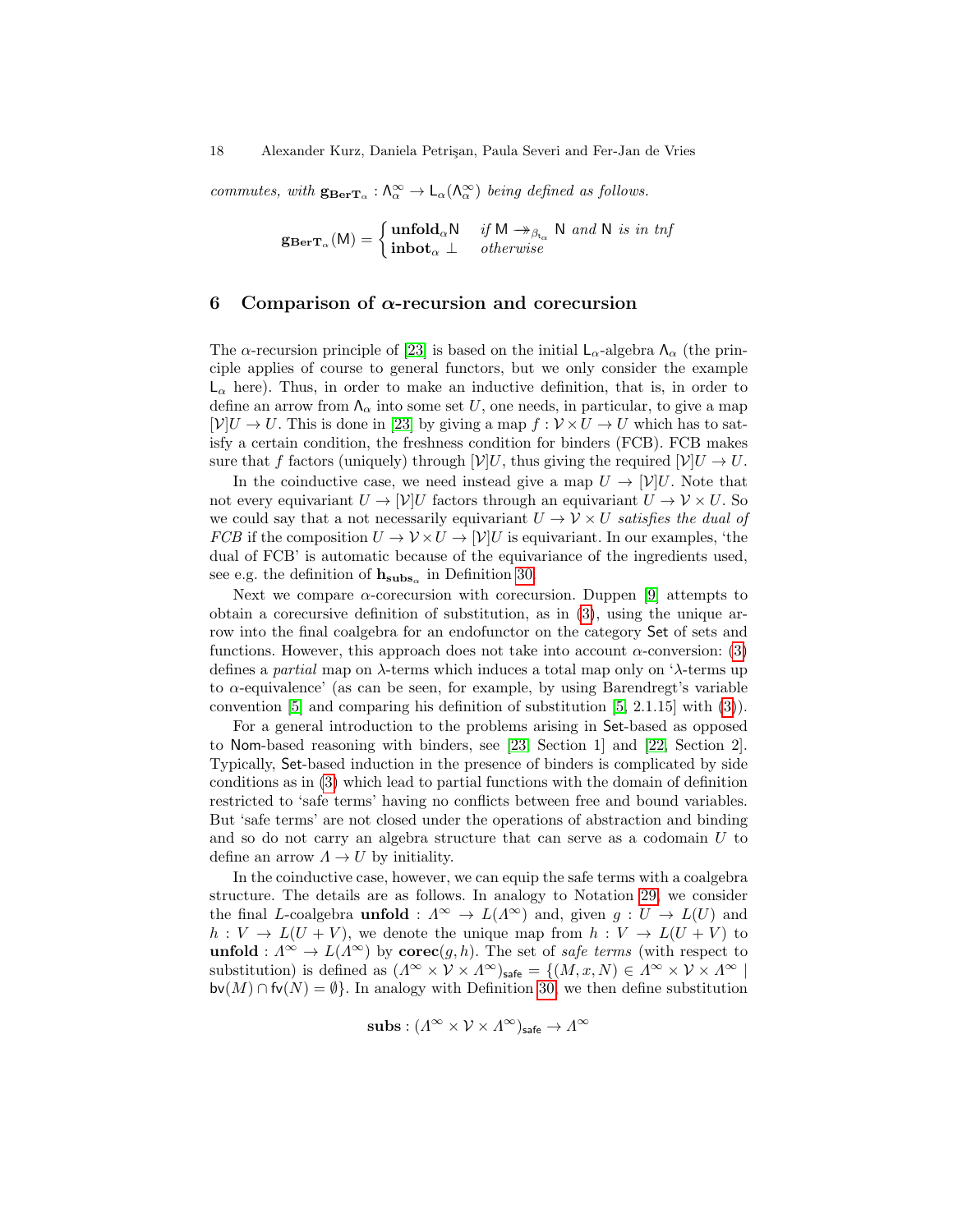as corec(unfold,  $h_{subs}$ ), where  $h_{subs}:$   $(A^{\infty} \times V \times A^{\infty})_{sub} \to L(A^{\infty} + (A^{\infty} \times V \times A^{\infty}))$  $V \times \Lambda^{\infty}$ <sub>safe</sub>) is as in Definition [30](#page-14-0) but with

$$
\mathbf{h}_{\mathbf{subs}}((\lambda x.M), x, N) = \mathbf{inabs}(x, \mathbf{inl}(M, x, N))
$$
  

$$
\mathbf{h}_{\mathbf{subs}}((\lambda y.M), x, N) = \mathbf{inabs}(y, \mathbf{inr}(M, x, N)) \text{ if } y \neq x
$$

where we have that  $y \notin f_v(N)$  because  $bv(\lambda y.M) \cap f_v(N) = \emptyset$ . Although subs is well-defined on safe tuples  $(M, x, N)$ , it is not immediately clear how to extend the definition of substitution to tuples of the form  $([M]_{\alpha}, x, [N]_{\alpha})$ . As illustrated by the term  $(\lambda x_0x_1.x_0x_1)$ allfv in the introduction, finding "safe" representatives for  $\alpha$ -equivalence classes of arbitrary infinitary terms is problematic.

Further, the β-rule could be defined on the set  $(A^{\infty})_{\text{safe}} = \{M \in A_{\text{ffv}}^{\infty} \mid$  $f(v(M) \cap bv(M) = \emptyset$  using subs. Since  $(A^{\infty})$ <sub>safe</sub> is closed under  $\rightarrow_{\beta_{wh}}$ , in most lazy functional programming languages which use  $\beta_{wh}$ -reduction such as Haskell we could work with representatives without having to consider equivalence classes. In spite of this, to define the notion of Lévy-Longo tree, we also need to extend the  $\beta_{\text{wh}}$ -reduction to  $\Lambda_{\alpha}^{\infty}$  because the function that computes the  $\beta_{\text{wh}}$ -normal form is not an L-coalgebra since P may not belong to  $(\Lambda^{\infty})_{\text{safe}}$  when  $\lambda x.P \in$  $(\Lambda^\infty)_{\mathsf{safe}}$ .

To summarize, it pays off to work in Nom from the beginning, because all constructions are automatically invariant under  $\alpha$ -conversion.

## 7 Conclusion

As far as we know this is the first paper applying nominal techniques to the infinitary  $\lambda$ -calculus. In particular, we have derived a principle for making coinductive definitions up to  $\alpha$ -equivalence and applied it to fully formalising some important concepts from infinitary  $\lambda$ -calculus. In the context of presheaf models substitution into non-well founded syntax such as the infinitary lambda calculus has been investigated in [\[20\]](#page-19-19).

Let us emphasise that Theorem [23](#page-12-0) extends to other signatures. Not only is the presence of  $\perp$  irrelevant for Theorem [23,](#page-12-0) it also applies if we replace  $\mathsf{L}_{\alpha}$ by other polynomial functors, for example by those that fall into the nominal (universal) algebra of [\[13\]](#page-19-20). We are confident that the future will uncover more interesting examples of  $\alpha$ -corecursion.

In future work we will study  $\alpha$ -corecursion for  $\lambda$ -terms that may contain infinitely many free variables, for example using the generalised theory of names [\[12\]](#page-19-21) or the ideal-supported subsets of [\[8\]](#page-19-22).

It will also be interesting to explore whether nominal rewriting [\[10\]](#page-19-23) has applications in the infinitary  $\lambda$ -calculus.

#### References

<span id="page-18-0"></span>1. S. Abramsky. The lazy lambda calculus. In Research Topics in Functional Programming, pages 65–116. Addison-Wesley, 1990.